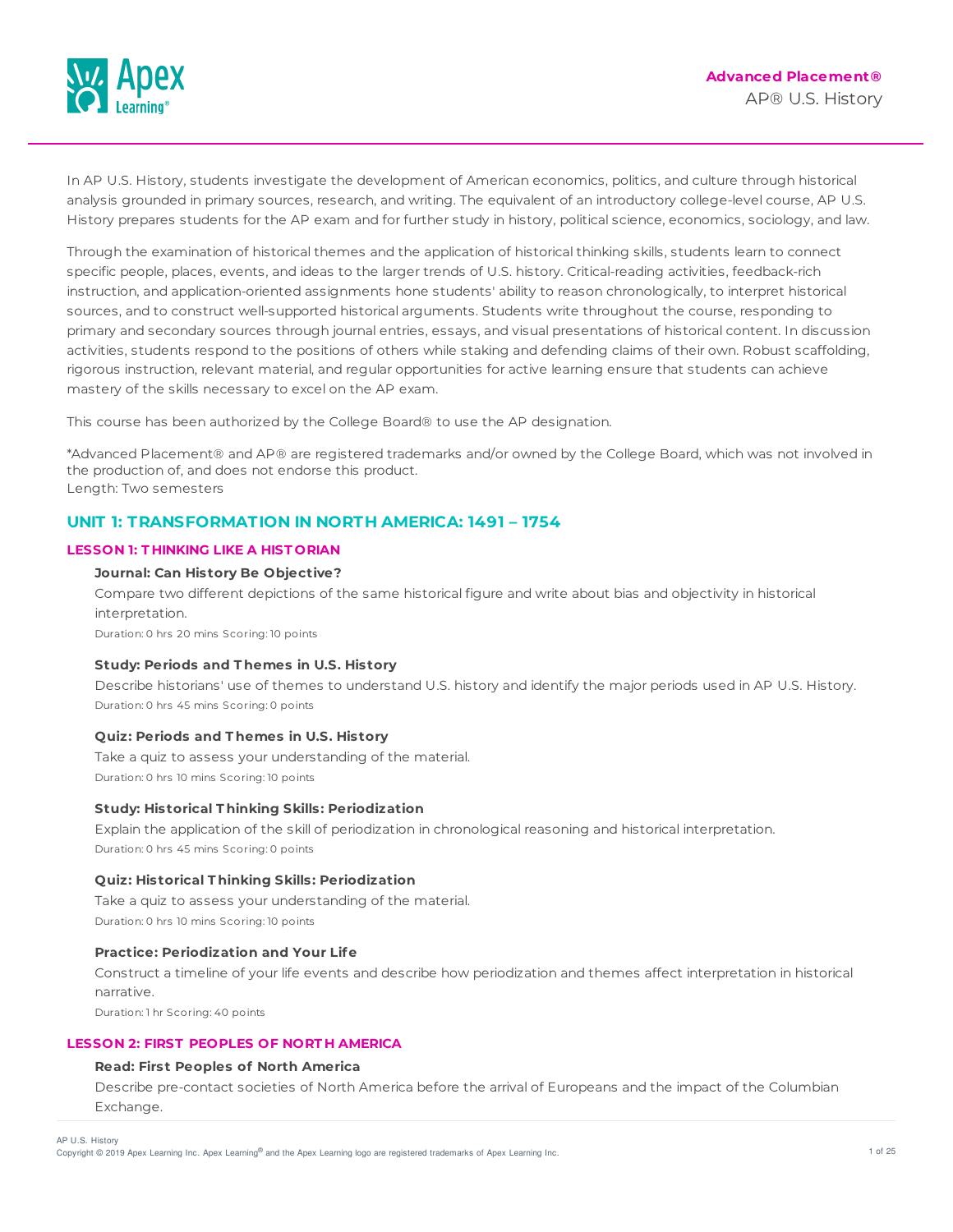#### **Quiz: First Peoples of North America**

Take a quiz to assess your understanding of the material.

Duration: 0 hrs 20 mins Scoring: 20 points

#### **Journal: Perspective in Academic and Oral Histories**

Respond in writing to the question "who is best qualified to tell the history of American Indians?" Duration: 0 hrs 20 mins Scoring: 10 points

#### **Study: First Peoples and the Environment**

Explain how interactions with the natural environment shaped the institutions and values of various pre-Columbian groups living on the North American continent prior to and after contact with European settlers. Duration: 0 hrs 45 mins Scoring: 0 points

# **Quiz: First Peoples and the Environment**

Take a quiz to assess your understanding of the material. Duration: 0 hrs 10 mins Scoring: 10 points

#### **Study: Making Arguments, Using Evidence**

Describe different methods that historians use to construct arguments to study the past. Duration: 0 hrs 45 mins Scoring: 0 points

## **Quiz: Making Arguments, Using Evidence**

Take a quiz to assess your understanding of the material. Duration: 0 hrs 10 mins Scoring: 10 points

# **Practice: North America Before the Columbian Exchange**

Write an argumentative essay based on evidence on how European settlers were able to dominate North America. Duration: 1 hr Scoring: 40 points

# **LESSON 3: EUROPEAN COLONIALISM IN NORT H AMERICA**

# **Read: European Colonialism in North America**

Describe how the Protestant Reformation and the growth of mercantilism in Europe led to intensified colonization of North America during the 17th century.

Duration: 2 hrs Scoring: 0 points

### **Quiz: European Colonialism in North America**

Take a quiz to assess your understanding of the material. Duration: 0 hrs 20 mins Scoring: 20 points

# **Discuss: Status of Indigenous Peoples T oday**

Compare and discuss significant political, social, economic, and cultural long-term impacts of European colonization on the indigenous peoples of North America.

Duration: 0 hrs 20 mins Scoring: 10 points

# **Study: Migration and Settlement in Colonial America**

Describe how European expansion and colonialism affected the people on both sides of the Atlantic. Duration: 0 hrs 45 mins Scoring: 0 points

#### **Quiz: Migration and Settlement in Colonial America**

Take a quiz to assess your understanding of the material. Duration: 0 hrs 10 mins Scoring: 10 points

#### **Study: Patterns of Colonization in North America**

Explain demographic changes from colonization in North America during the 17th and 18th Centuries. Duration: 0 hrs 45 mins Scoring: 0 points

# **Quiz: Patterns of Colonization in North America**

Take a quiz to assess your understanding of the material.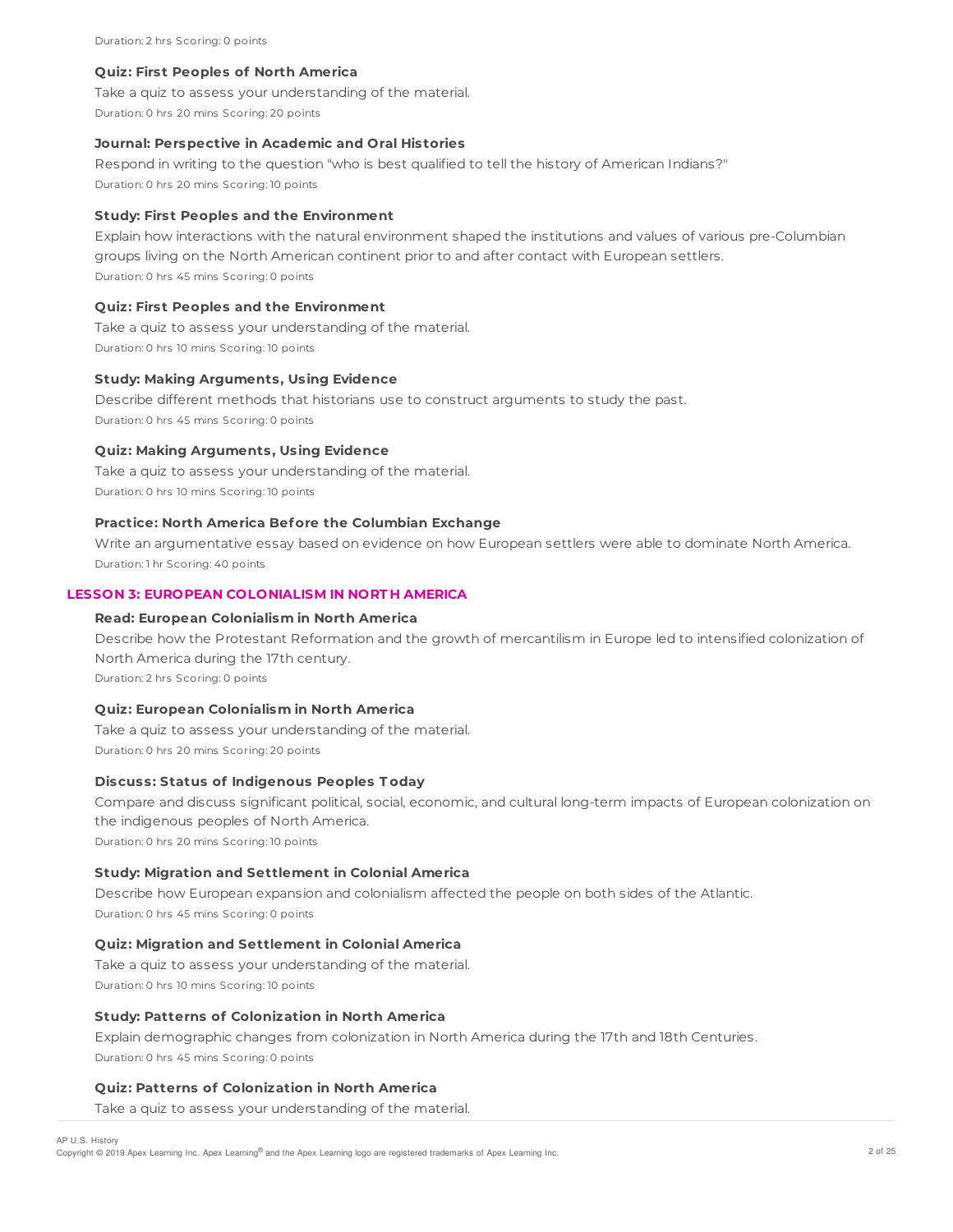#### **Practice: Assessing Colonial Relations**

Write an essay to explain patterns of Indian-settler relations in colonial North America.

Duration: 2 hrs Scoring: 80 points

## **LESSON 4: LABOR IN BRIT ISH COLONIAL AMERICA**

#### **Read: Labor in British Colonial America**

Identify and describe the labor systems used in the New England, Middle, Chesapeake, and Southern colonies. Duration: 2 hrs Scoring: 0 points

#### **Quiz: Labor in British Colonial America**

Take a quiz to assess your understanding of the material. Duration: 0 hrs 20 mins Scoring: 20 points

#### **Journal: Primary Sources and Colonial Labor**

Analyze three primary sources and write about labor systems in three different American colonies. Duration: 0 hrs 20 mins Scoring: 10 points

# **Study: Colonial American Economies**

Identify and describe how colonial economies developed and integrated into the British-American slave economy. Duration: 0 hrs 45 mins Scoring: 0 points

#### **Quiz: Colonial American Economies**

Take a quiz to assess your understanding of the material. Duration: 0 hrs 10 mins Scoring: 10 points

#### **Study: Comparing Regional Labor Systems**

Understand the factors that led to the use of slavery and other labor systems in the regional economies of the British colonies.

Duration: 0 hrs 45 mins Scoring: 0 points

#### **Quiz: Comparing Regional Labor Systems**

Take a quiz to assess your understanding of the material. Duration: 0 hrs 10 mins Scoring: 10 points

#### **Practice: Economic Opportunity in Colonial America**

Write two letters from the perspective of an indentured servant in 1700. Duration: 1 hr Scoring: 40 points

# **LESSON 5: ST RUGGLE FOR POWER IN NORT H AMERICA**

#### **Read: Struggle for Power in North America**

Describe how secular, religious, and British attempts to control North America influenced the evolution of the colonies. Duration: 2 hrs Scoring: 0 points

#### **Quiz: Struggle for Power in North America**

Take a quiz to assess your understanding of the material. Duration: 0 hrs 20 mins Scoring: 20 points

# **Explore: Events T hat Shaped the Atlantic World**

Research the political, economic, cultural, and social changes that influenced the Atlantic World. Duration: 0 hrs 20 mins Scoring: 10 points

## **Study: Shaping the Culture of Colonial America**

Examine how changing religious ideals, Enlightenment beliefs, and republican thought shaped the politics, culture, and society of the colonial era.

Duration: 0 hrs 45 mins Scoring: 0 points

#### **Quiz: T he Atlantic World in Colonial America**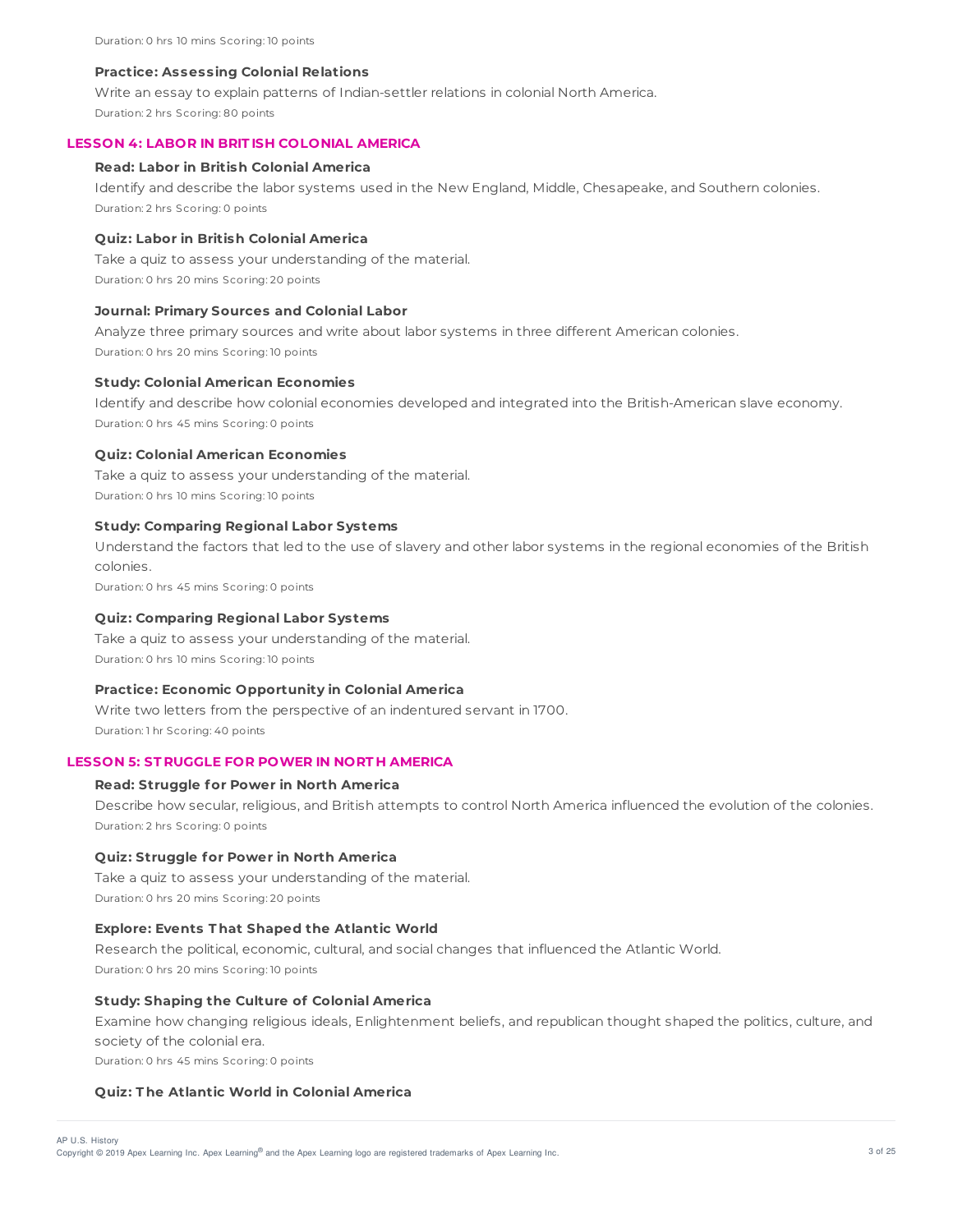Take a quiz to assess your understanding of the material. Duration: 0 hrs 10 mins Scoring: 10 points

# **Study: Causation and the Rise of Self-Government**

Explain how changing colonial religious ideals and Enlightenment beliefs shaped the rise of Self-Government in Colonial America.

Duration: 0 hrs 45 mins Scoring: 0 points

#### **Quiz: Causation and the Rise of Self-Government**

Take a quiz to assess your understanding of the material. Duration: 0 hrs 10 mins Scoring: 10 points

#### **Practice: Document Based Questions**

Answer a document-based essay question examining the connection between the Enlightenment and the Great Awakening and the emergence of republican ideals in the American colonies. Duration: 1 hr Scoring: 40 points

# **LESSON 6: WRAP-UP: T RANSFORMAT ION IN NORT H AMERICA: 1491 – 1754**

### **Review: T ransformation in North America: 1491 – 1754**

Prepare for the unit test by reviewing key concepts and skills. Duration: 1 hr Scoring: 0 points

# **T est (CS): T ransformation in North America: 1491 – 1754**

Take a computer-scored test to assess what you have learned in this unit. Duration: 0 hrs 50 mins Scoring: 40 points

#### **T est (T S): T ransformation in North America: 1491 – 1754**

Take a teacher-scored test to assess what you have learned in this unit. Duration: 1 hr Scoring: 40 points

# **UNIT 2: BIRTH OF A NEW NATION: 1754 – 1800**

# **LESSON 1: T HE ROAD T O INDEPENDENCE**

# **Read: T he Road to Independence**

Identify how competing interpretations of American identity and democratic ideals shaped the Independence movement. Duration: 2 hrs Scoring: 0 points

# **Quiz: T he Road to Independence**

Take a quiz to assess your understanding of the material. Duration: 0 hrs 20 mins Scoring: 20 points

# **Journal: T he Causes of the French and Indian War**

Write an analysis of the causes of the French and Indian War and how the war affected relations between Britain and its colonies.

Duration: 0 hrs 20 mins Scoring: 10 points

# **Study: American Identity Before 1776**

Analyze how competing perceptions on the American identity and emerging democratic ideals shaped the movement for independence. Duration: 0 hrs 45 mins Scoring: 0 points

**Quiz: American Identity Before 1776**

Take a quiz to assess your understanding of the material. Duration: 0 hrs 10 mins Scoring: 10 points

# **Study: Causes of the American Revolution**

Evaluate the major causes of the American Revolution, analyzing which factors leading to the Revolutionary War were most significant.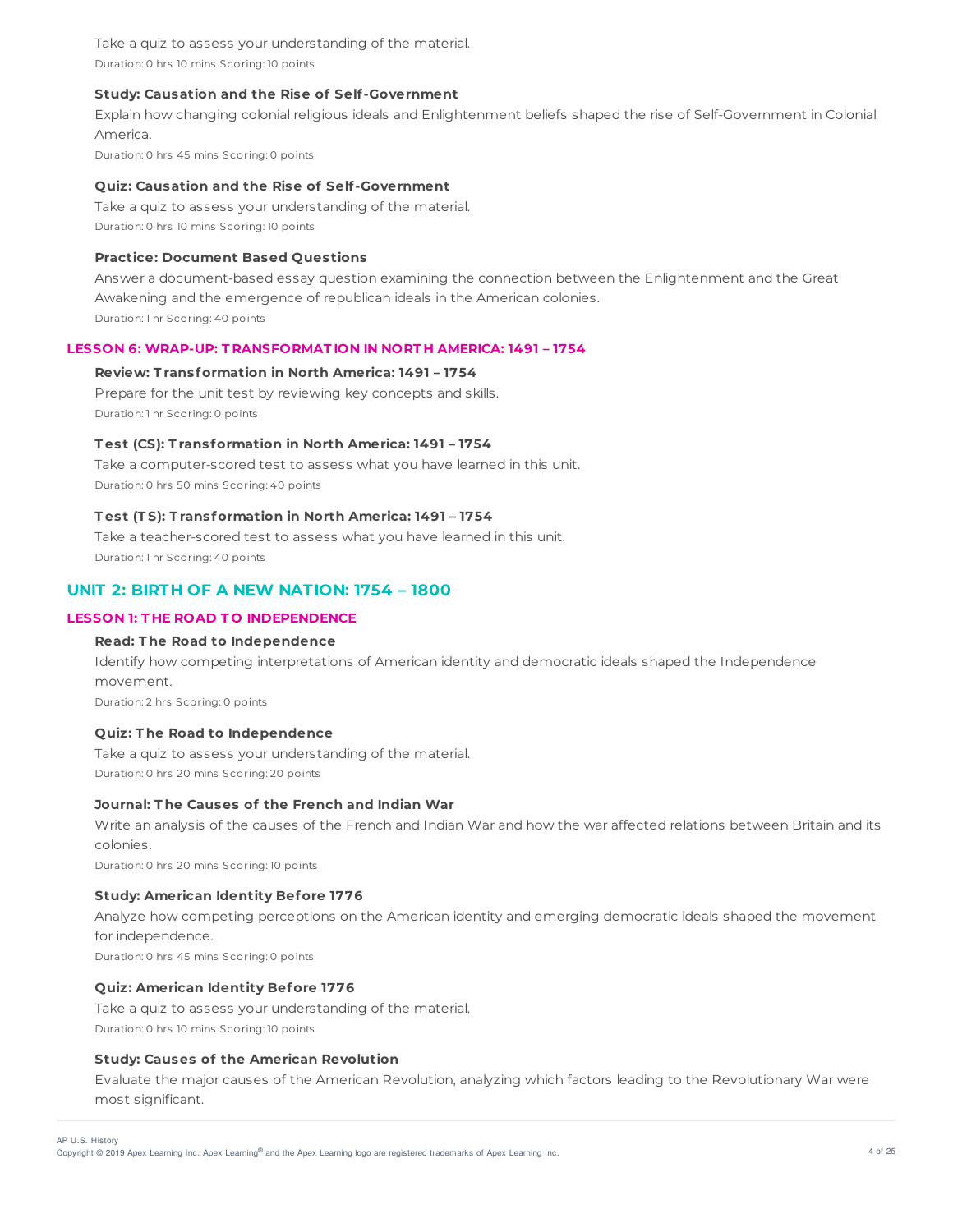Duration: 0 hrs 45 mins Scoring: 0 points

#### **Quiz: Causes of the American Revolution**

Take a quiz to assess your understanding of the material.

Duration: 0 hrs 10 mins Scoring: 10 points

#### **Practice: Competing Conceptions of Identity**

Write an essay explaining the status of identity and unity before the start of the American Revolution. Duration: 1 hr Scoring: 40 points

# **LESSON 2: DECLARING AND WINNING INDEPENDENCE**

#### **Read: Declaring and Winning Independence**

Summarize the key events that led to victory and the birth of the new nation. Duration: 2 hrs Scoring: 0 points

#### **Quiz: Declaring and Winning Independence**

Take a quiz to assess your understanding of the material. Duration: 0 hrs 20 mins Scoring: 20 points

# **Explore: Revolutionary War – Paths to Victory**

Write a brief essay explaining the linkages between key events in the Revolutionary War, and identifying which factors were most significant in the Patriot victory. Duration: 0 hrs 20 mins Scoring: 10 points

#### **Study: Global Impact of the Declaration of Independence**

Evaluate the political thoughts of Paine and Jefferson and to explain the global impact of the Declaration of Independence. Duration: 0 hrs 45 mins Scoring: 0 points

#### **Quiz: Global Impact of the Declaration of Independence**

Take a quiz to assess your understanding of the material. Duration: 0 hrs 10 mins Scoring: 10 points

#### **Study: Interpreting the Patriot Victory**

Interpret the work of historians concerning the patriot victory in the American Revolution. Duration: 0 hrs 45 mins Scoring: 0 points

#### **Quiz: Interpreting the Patriot Victory**

Take a quiz to assess your understanding of the material. Duration: 0 hrs 10 mins Scoring: 10 points

#### **Discuss: Myths of the Revolution**

Analyze and evaluate a historian's interpretation of the reasons for the American victory in the war for independence. Duration: 0 hrs 40 mins Scoring: 20 points

# **LESSON 3: REPUBLICAN GOVERNMENT S**

# **Read: Republican Governments**

Describe the political challenges the United States faced in the years immediately following the American Revolution. Duration: 2 hrs Scoring: 0 points

#### **Quiz: Republican Governments**

Take a quiz to assess your understanding of the material. Duration: 0 hrs 20 mins Scoring: 20 points

## **Journal: State Constitutions: T empering Democracy**

Evaluate John Adams's views and speculate about what he would think of our present-day government. Duration: 0 hrs 20 mins Scoring: 10 points

#### **Study: Making Republican Governments**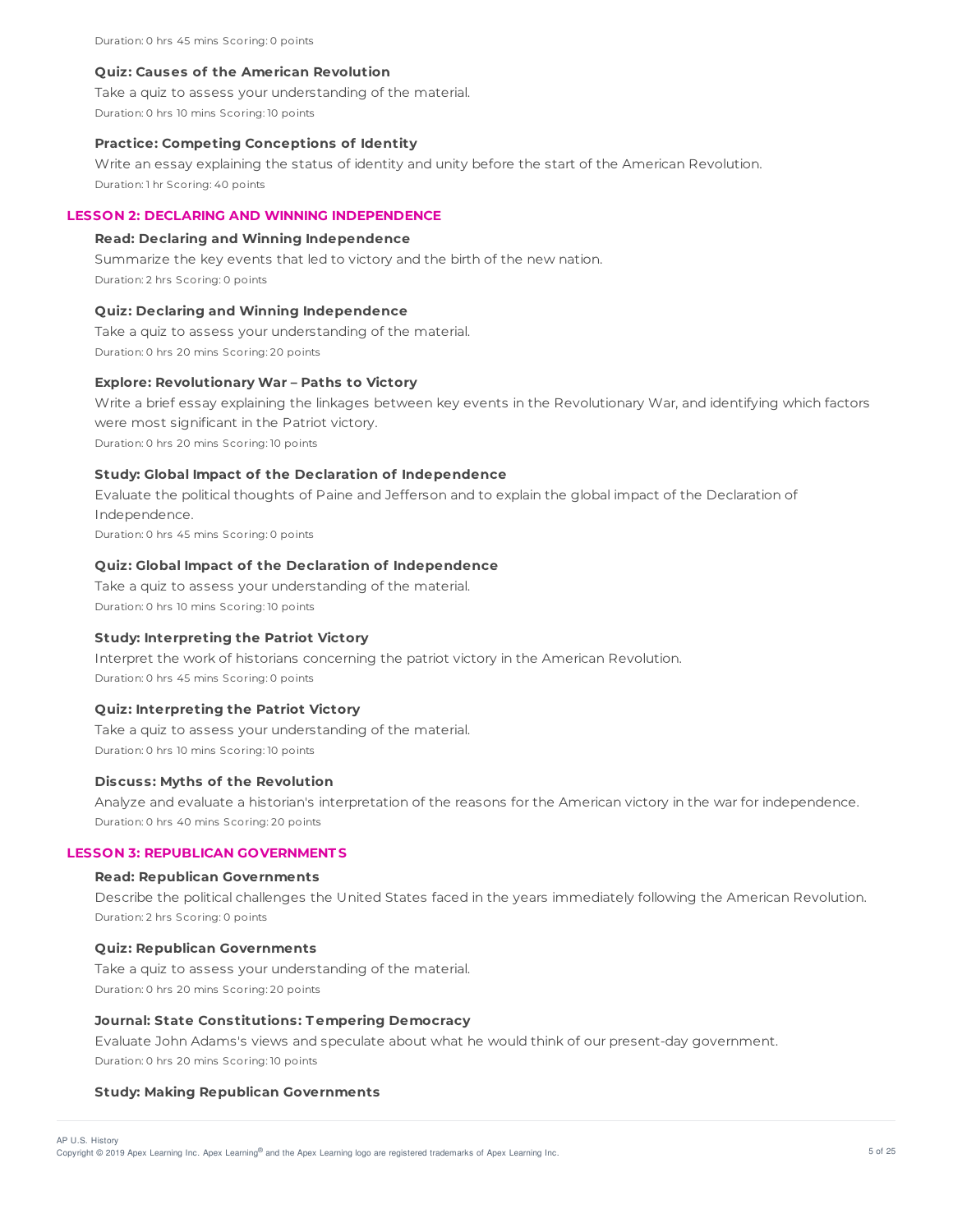Understand the development of the Articles of Confederation, the Constitution, and the Bill of Rights. Duration: 0 hrs 45 mins Scoring: 0 points

## **Quiz: Making Republican Governments**

Take a quiz to assess your understanding of the material. Duration: 0 hrs 10 mins Scoring: 10 points

#### **Study: Writing Historical Narratives**

Study how to write an evidence-based essay that demonstrates your interpretation of a historical event. Duration: 0 hrs 45 mins Scoring: 0 points

# **Quiz: Writing Historical Narratives**

Take a quiz to assess your understanding of the material. Duration: 0 hrs 10 mins Scoring: 10 points

# **Practice: T he Ideals of the American Revolution**

Write an essay evaluating whether the Articles of Confederation or the Constitution "better fulfilled" the ideals of the American Revolution.

Duration: 1 hr Scoring: 40 points

# **LESSON 4: POLIT ICAL DEBAT ES IN T HE EARLY REPUBLIC**

# **Read: Political Debates in the Early Republic**

Identify factors that led to the first major party system in the early Republic. Duration: 2 hrs Scoring: 0 points

# **Quiz: Political Debates in the Early Republic**

Take a quiz to assess your understanding of the reading material. Duration: 0 hrs 20 mins Scoring: 20 points

# **Discuss: T he Revolution and American Society**

Discuss your view of the impact of the Revolutionary War on American society. Duration: 0 hrs 20 mins Scoring: 10 points

# **Study: Political Crisis of the 1790s**

Examine how arguments over the meaning and interpretation of the Constitution affected U.S. politics during the political crisis of the 1790s.

Duration: 0 hrs 45 mins Scoring: 0 points

# **Quiz: Political Crisis of the 1790s**

Take a quiz to assess your understanding of the material. Duration: 0 hrs 10 mins Scoring: 10 points

# **Study: Anatomy of the Revolution: Historical Argument**

Describe how historians use historical argumentation through the analysis of evidence to construct persuasive arguments about the past. Duration: 0 hrs 45 mins Scoring: 0 points

#### **Quiz: Anatomy of the Revolution: Historical Argument**

Take a quiz to assess your understanding of the material. Duration: 0 hrs 10 mins Scoring: 10 points

# **Practice: Liberty versus Order in the 1790s**

Write an essay comparing and contrasting the ratification debate to present-day political debates. Duration: 1 hr Scoring: 40 points

# **LESSON 5: WRAP-UP: BIRT H OF A NEW NAT ION: 1754 – 1800**

# **Review: Birth of a New Nation: 1754 – 1800**

Prepare for the unit test by reviewing key concepts and skills. Duration: 1 hr Scoring: 0 points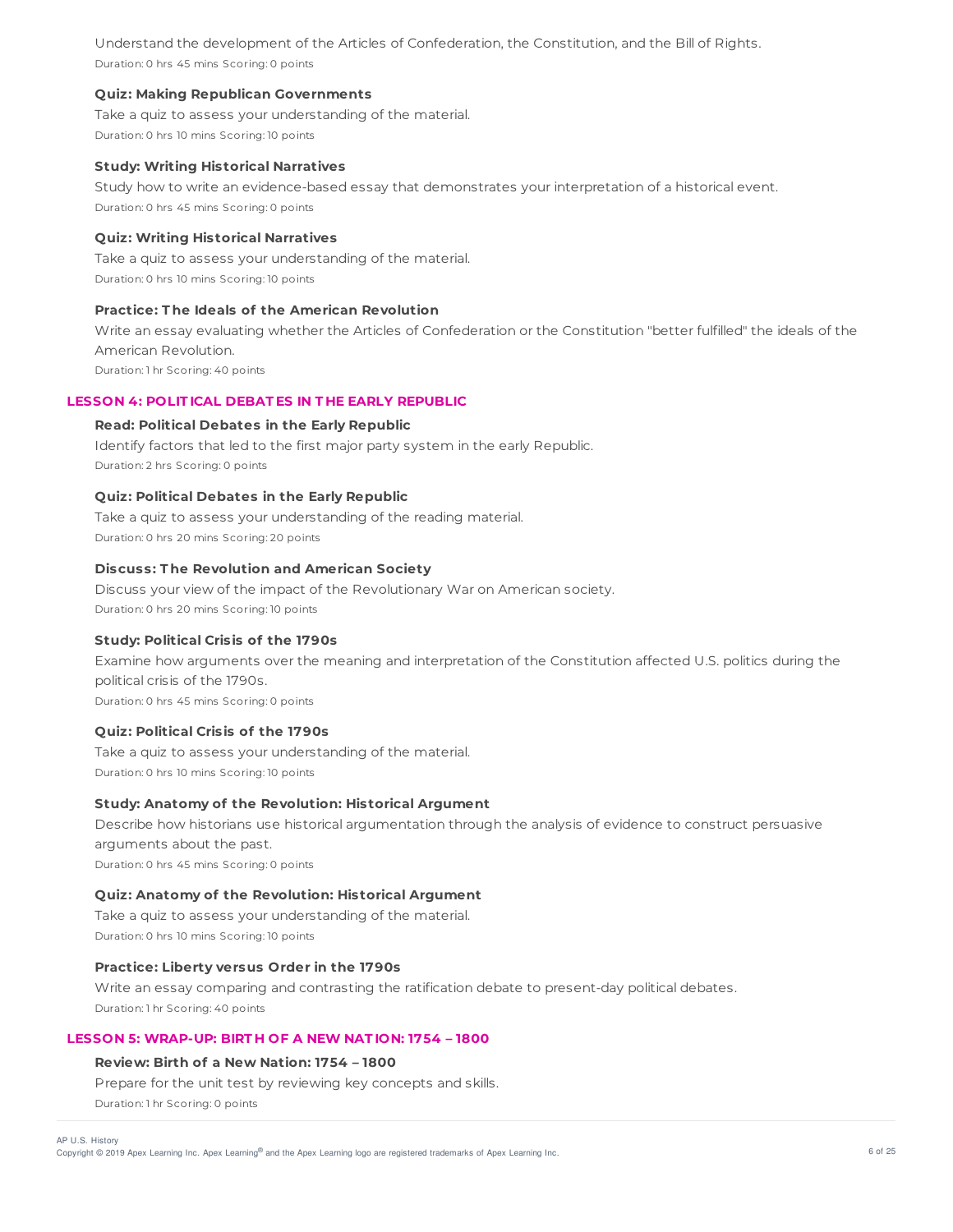# **T est (CS): Birth of a New Nation: 1754 – 1800**

Take a computer-scored test to assess what you have learned in this unit. Duration: 0 hrs 50 mins Scoring: 40 points

#### **T est (T S): Birth of a New Nation: 1754 – 1800**

Take a teacher-scored test to assess what you have learned in this unit. Duration: 1 hr Scoring: 40 points

# **UNIT 3: GROWING PAINS OF THE NEW REPUBLIC: 1800 – 1848**

# **LESSON 1: DEFINING DEMOCRACY: 1800 – 1848**

#### **Read: Defining Democracy: 1800 – 1848**

Explain how the administrations of Thomas Jefferson and Andrew Jackson shaped political and cultural elements of American society.

Duration: 2 hrs Scoring: 0 points

# **Quiz: Defining Democracy: 1800 – 1848**

Take a quiz to assess your understanding of the material. Duration: 0 hrs 20 mins Scoring: 20 points

# **Journal: T wo Early Reactions to the Louisiana Purchase**

Write a brief essay comparing American Indian leaders' responses to American expansion. Duration: 0 hrs 20 mins Scoring: 10 points

#### **Study: Jeffersonian Democracy**

Explain how Jefferson's presidency affected U.S. expansionism and relations with foreign powers and American Indians. Duration: 0 hrs 45 mins Scoring: 0 points

# **Quiz: Jeffersonian Democracy**

Take a quiz to assess your understanding of the material. Duration: 0 hrs 10 mins Scoring: 10 points

#### **Study: Jacksonian Democracy**

Analyze the elections of 1824 and 1828 and the rise of the Jacksonian Democratic party. Duration: 0 hrs 45 mins Scoring: 0 points

#### **Quiz: Jacksonian Democracy**

Take a quiz to assess your understanding of the material. Duration: 0 hrs 10 mins Scoring: 10 points

# **Practice: Major Decisions of the Marshall Court**

Research a landmark court case from the mid-1800s and write a case brief summarizing the case. Duration: 2 hrs Scoring: 80 points

#### **LESSON 2: T HE EARLY INDUST RIAL REVOLUT ION**

#### **Read: T he Early Industrial Revolution**

Describe the most important factors that led to the early Industrial Revolution. Duration: 2 hrs Scoring: 0 points

# **Quiz: T he Early Industrial Revolution**

Take a quiz to assess your understanding of the material. Duration: 0 hrs 20 mins Scoring: 20 points

## **Journal: Debating the Value of Industry**

Analyze the impact of the Industrial Revolution by comparing demographic data from before and after industrialization hit the U.S.

Duration: 0 hrs 20 mins Scoring: 10 points

#### **Study: T ransforming the American Economy**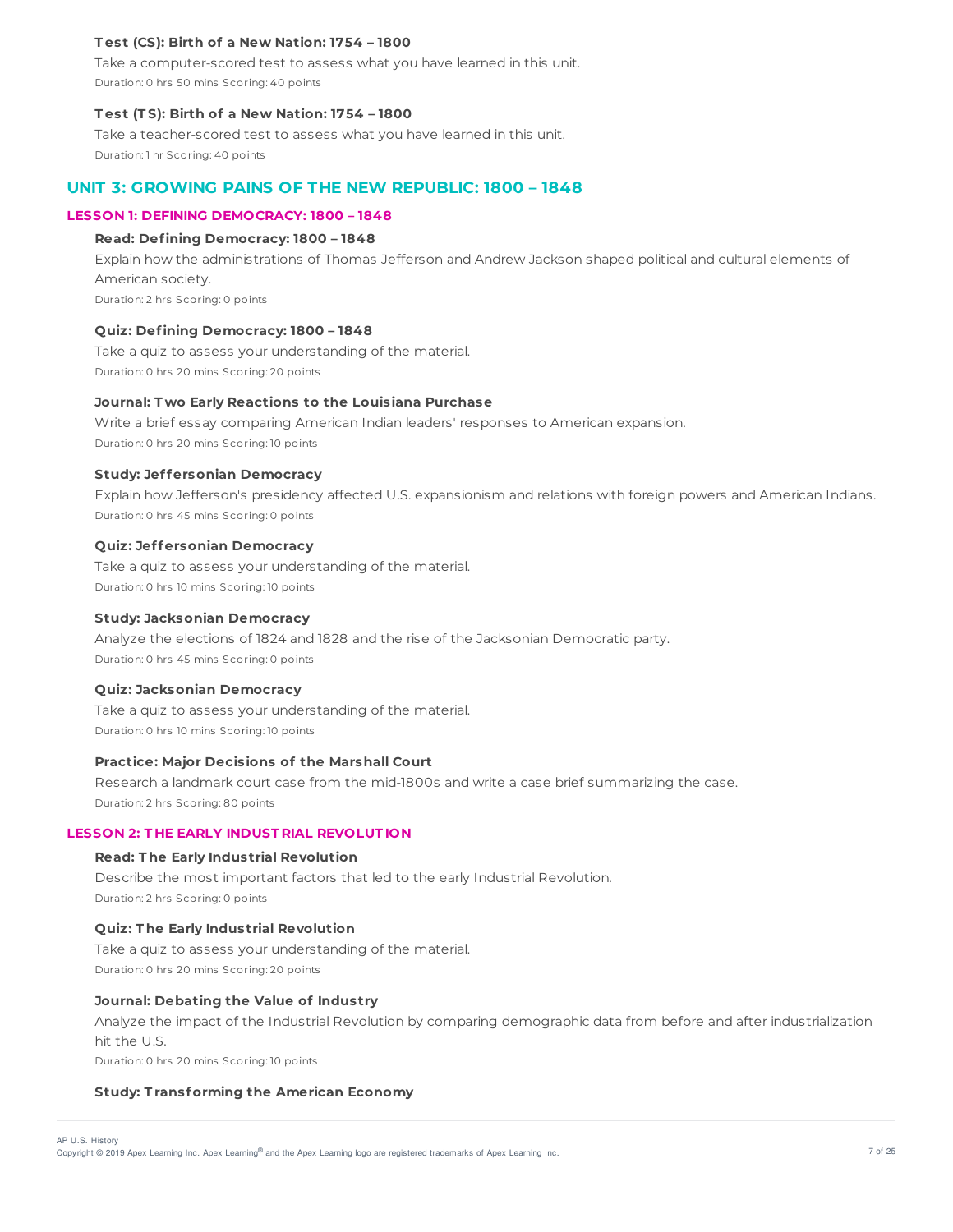Describe the social, political, and economic factors that led to the early industrial, market, and transportation revolutions. Duration: 0 hrs 45 mins Scoring: 0 points

# **Quiz: T ransforming the American Economy**

Take a quiz to assess your understanding of the material. Duration: 0 hrs 10 mins Scoring: 10 points

# **Study: Documenting the Industrial Experience**

Analyze personal accounts of the early industrial, market, and transportation revolutions. Duration: 0 hrs 45 mins Scoring: 0 points

# **Quiz: Documenting the Industrial Experience**

Take a quiz to assess your understanding of the material. Duration: 0 hrs 10 mins Scoring: 10 points

# **Practice: T he Impact of the Early Industrial Revolution**

Write a summary of one aspect of the social and economic effects of the early Industrial Revolution in the United States.

Duration: 2 hrs Scoring: 80 points

# **LESSON 3: CREAT ING A REPUBLICAN CULT URE**

#### **Read: Creating a Republican Culture**

Describe the changing characteristics of republic culture in the first half of the 19th century. Duration: 2 hrs Scoring: 0 points

# **Quiz: Creating a Republican Culture**

Take a quiz to assess your understanding of the material. Duration: 0 hrs 20 mins Scoring: 20 points

# **Explore: Republic, Republicanism, or Republican Party?**

Compare the characteristics of republican culture historically and today. Duration: 0 hrs 20 mins Scoring: 10 points

# **Study: Republicanism and Early American Culture**

Explain how emerging democratic ideals and changing conceptions of national and regional identity shaped value systems, gender roles, and cultural movements. Duration: 0 hrs 45 mins Scoring: 0 points

# **Quiz: Republicanism and Early American Culture**

Take a quiz to assess your understanding of the material. Duration: 0 hrs 10 mins Scoring: 10 points

#### **Study: Contextualizing Republicanism**

Compare and classify how geography and the transportation revolution affected migration, the economy, and the expansion of different regional identities.

Duration: 0 hrs 45 mins Scoring: 0 points

# **Quiz: Contextualizing Republicanism**

Take a quiz to assess your understanding of the material. Duration: 0 hrs 10 mins Scoring: 10 points

# **Discuss: Cultural Values of the Early Republic**

Discuss if aristocratic republicanism limited development in the South. Duration: 0 hrs 20 mins Scoring: 10 points

## **LESSON 4: SLAVERY AND SOUT HERN EXPANSION**

#### **Read: Slavery and Southern Expansion**

Describe the economic, political, social, and ethnic factors that shaped the emerging Southern identity. Duration: 2 hrs Scoring: 0 points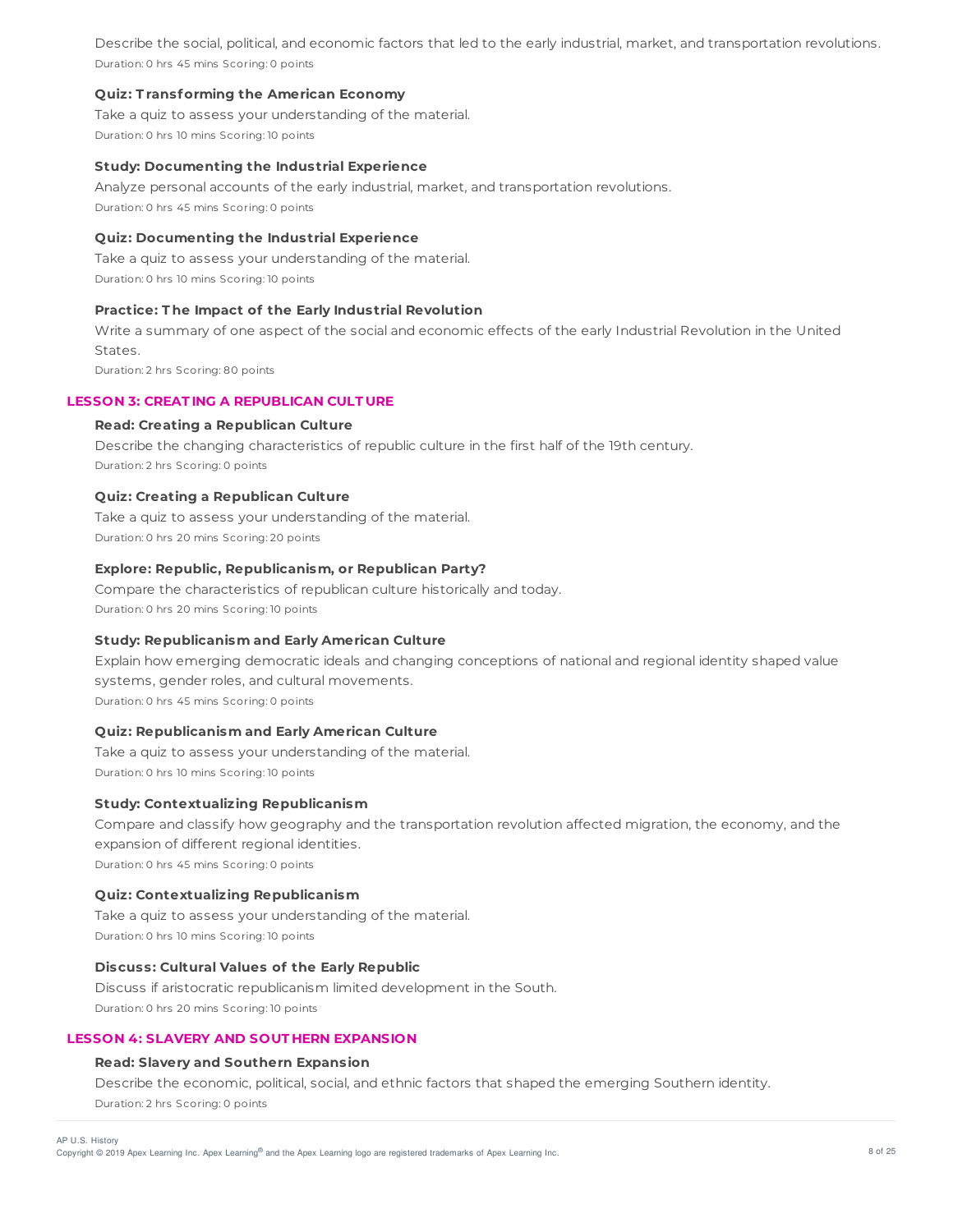# **Quiz: Slavery and Southern Expansion**

Take a quiz to assess your understanding of the material. Duration: 0 hrs 20 mins Scoring: 20 points

#### **Journal: Mapping the Missouri Compromise**

Create a map illustrating the areas of expansion and compromise between free and slave states following the Missouri Compromise.

Duration: 0 hrs 20 mins Scoring: 10 points

# **Study: Slavery and Regional Identity**

Analyze the development of African American group identity and resistance to the institution of slavery during the early 19th century. Duration: 0 hrs 45 mins Scoring: 0 points

## **Quiz: Slavery and Regional Identity**

Take a quiz to assess your understanding of the material. Duration: 0 hrs 10 mins Scoring: 10 points

#### **Study: Patterns of Regional Identity**

Describe patterns of regional and group identity that developed in the African American and southern communities. Duration: 0 hrs 45 mins Scoring: 0 points

#### **Quiz: Patterns of Regional Identity**

Take a quiz to assess your understanding of the material. Duration: 0 hrs 10 mins Scoring: 10 points

# **Practice: Af rican American Perspectives**

Compare first person narrative of 19th century African American experiences in different regions of the United States. Duration: 1 hr Scoring: 40 points

#### **LESSON 5: RELIGION AND REFORM**

# **Read: Religion and Reform**

Explain how 19th century reform movements challenged the dominant economic and social order. Duration: 2 hrs Scoring: 0 points

#### **Quiz: Religion and Reform**

Take a quiz to assess your understanding of the material. Duration: 0 hrs 20 mins Scoring: 20 points

## **Discuss: Debating Reform**

Compare and discuss reformer ideologies and reactions of the early 19th century. Duration: 0 hrs 20 mins Scoring: 10 points

# **Study: Cultural and Religious Reform**

Evaluate the impact 19th century reform movements had on people historically and today. Duration: 0 hrs 45 mins Scoring: 0 points

#### **Quiz: Cultural and Religious Reform**

Take a quiz to assess your understanding of the material. Duration: 0 hrs 10 mins Scoring: 10 points

# **Study: Causes of Reform Movements**

Evaluate the roles of the Second Great Awakening and Transcendentalism in causing key reform movements during the first half of the 19th century. Duration: 0 hrs 45 mins Scoring: 0 points

# **Quiz: Causes of Reform Movements**

Take a quiz to assess your understanding of the material.

Duration: 0 hrs 10 mins Scoring: 10 points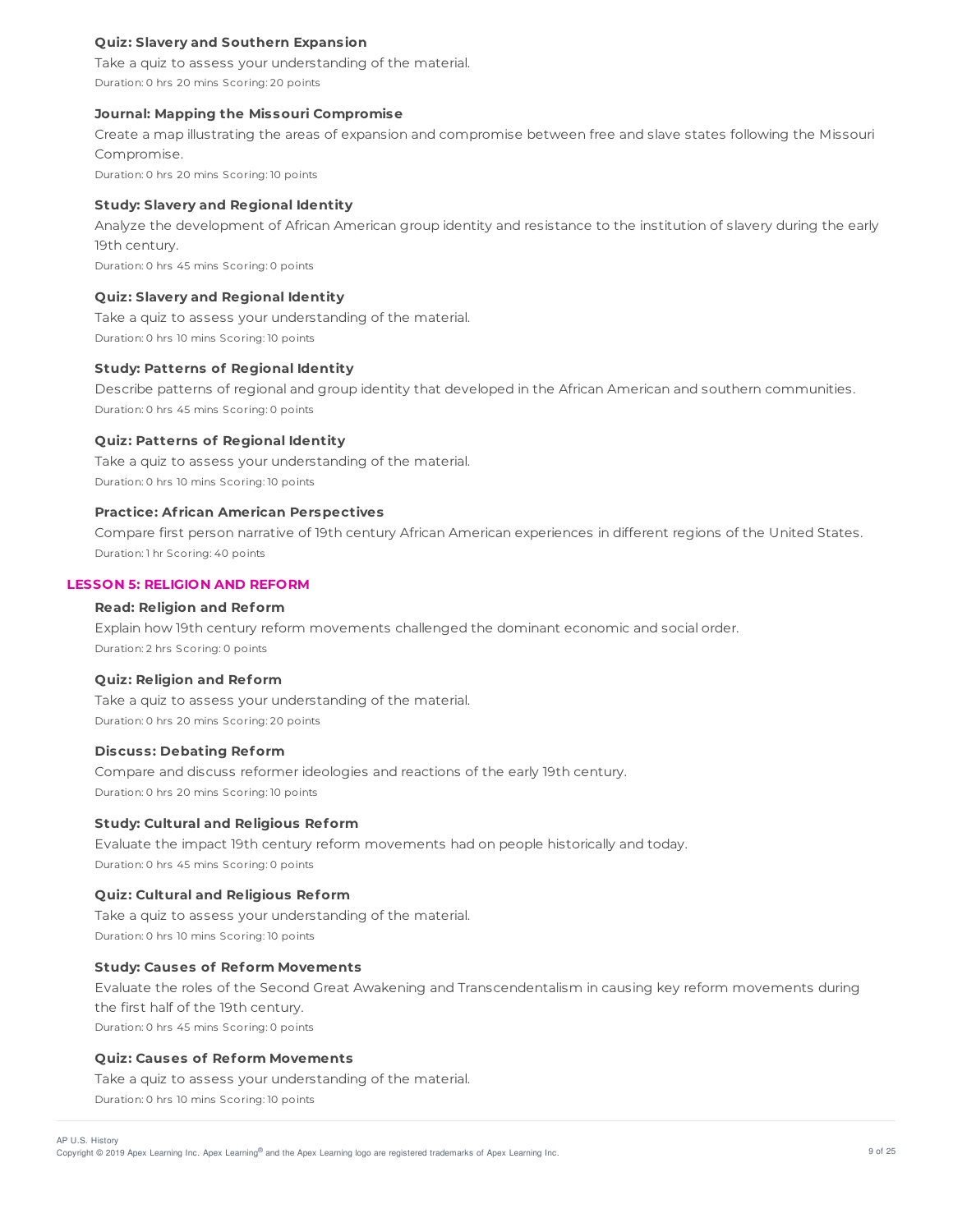#### **Practice: American Reformers**

Research and write a historical biography of a famous American reformer. Duration: 2 hrs Scoring: 80 points

#### **LESSON 6: WRAP-UP: GROWING PAINS OF T HE NEW REPUBLIC: 1800 – 1848**

# **Review: Growing Pains of the New Republic: 1800 – 1848**

Prepare for the unit test by reviewing key concepts and skills. Duration: 1 hr Scoring: 0 points

#### **T est (CS): Growing Pains of the New Republic: 1800 – 1848**

Take a computer-scored test to assess what you have learned in this unit. Duration: 0 hrs 50 mins Scoring: 40 points

# **T est (T S): Growing Pains of the New Republic: 1800 – 1848**

Take a teacher-scored test to assess what you have learned in this unit. Duration: 1 hr Scoring: 40 points

# **UNIT 4: EXPANSION, WAR, AND RECONSTRUCTION: 1844 – 1877**

#### **LESSON 1: MANIFEST DEST INY AND WESTWARD EXPANSION**

#### **Read: Manifest Destiny and Westward Expansion**

Identify the social, political, economic, and cultural motives behind Manifest Destiny and westward migration. Duration: 2 hrs Scoring: 0 points

# **Quiz: Manifest Destiny and Westward Expansion**

Take a quiz to assess your understanding of the material. Duration: 0 hrs 20 mins Scoring: 20 points

#### **Journal: Mapping Patterns of Settlement**

Create two maps contrasting geographic and demographic differences between European settlement during the colonial era and westward expansion in the 1840s.

Duration: 0 hrs 20 mins Scoring: 10 points

# **Study: T rends in Westward Expansion**

Explain the impact of western migration on political and social conflicts. Duration: 0 hrs 45 mins Scoring: 0 points

#### **Quiz: T rends in Westward Expansion**

Take a quiz to assess your understanding of the material. Duration: 0 hrs 10 mins Scoring: 10 points

#### **Study: Interpreting the Impact of Expansion and Immigration**

Interpret the impacts of expansion and immigration on American Indians and migrant communities. Duration: 0 hrs 45 mins Scoring: 0 points

# **Quiz: Interpreting the Impact of Expansion and Immigration**

Take a quiz to assess your understanding of the material. Duration: 0 hrs 10 mins Scoring: 10 points

# **Discuss: Ethics of T he Mexican-American War**

Evaluate whether the Mexican-American War was justified, and compare to wars of the present-day. Duration: 0 hrs 40 mins Scoring: 20 points

# **LESSON 2: SECT IONAL CRISIS**

# **Read: Sectional Crisis**

Describe domestic debates over U.S. expansionism and how they shaped the formation of regional identities leading up to the Civil War.

Duration: 2 hrs Scoring: 0 points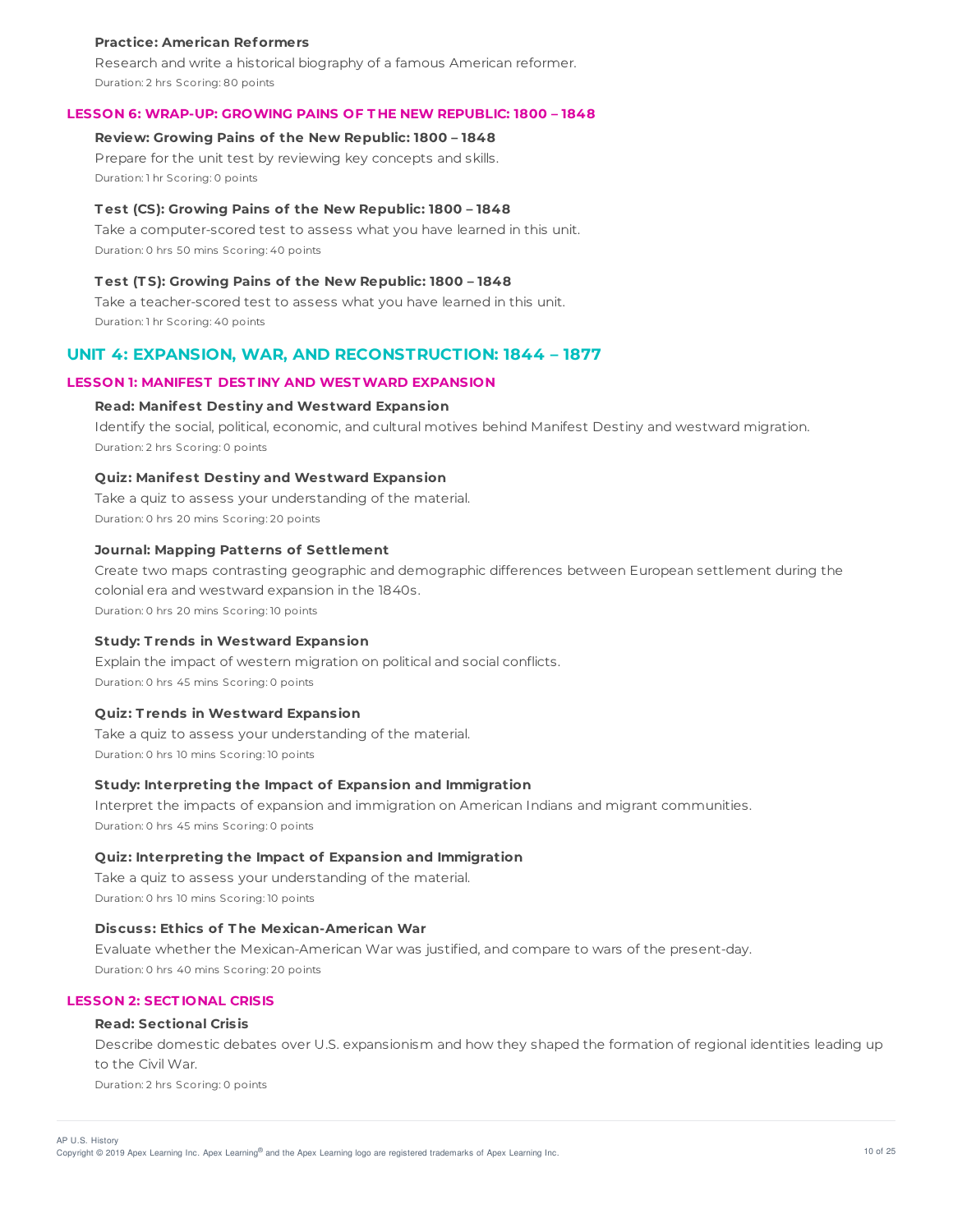# **Quiz: Sectional Crisis**

Take a quiz to assess your understanding of the material. Duration: 0 hrs 20 mins Scoring: 20 points

## **Explore: Could the Sectional Crisis Have Been Avoided?**

Use historical evidence to respond to the question: "Could the sectional crisis have been avoided?" Duration: 0 hrs 20 mins Scoring: 10 points

#### **Study: Sectional Crisis North and South**

Explain how emerging regional identities affected national debates over expansion and slavery. Duration: 0 hrs 45 mins Scoring: 0 points

# **Quiz: Sectional Crisis North and South**

Take a quiz to assess your understanding of the material. Duration: 0 hrs 10 mins Scoring: 10 points

#### **Study: Causes of the Civil War**

Describe the role that political, ideological, economic, social and environmental dynamics played in causing the Civil War. Duration: 0 hrs 45 mins Scoring: 0 points

#### **Quiz: Causes of the Civil War**

Take a quiz to assess your understanding of the material. Duration: 0 hrs 10 mins Scoring: 10 points

# **Practice: T he Constitutionality of Secession**

Write a brief essay addressing the constitutionality of secession. Duration: 1 hr Scoring: 40 points

# **LESSON 3: T HE CIVIL WAR**

# **Read: T he Civil War**

Describe the course of the war between North and South, identifying political, diplomatic, social and economic consequences. Duration: 2 hrs Scoring: 0 points

#### **Quiz: T he Civil War**

Take a quiz to assess your understanding of the material. Duration: 0 hrs 20 mins Scoring: 20 points

## **Explore: Comparing Advantages and Disadvantages**

Write a brief essay comparing the advantages of both the North and the South at the start of the Civil War. Duration: 0 hrs 20 mins Scoring: 10 points

#### **Study: Events and Outcomes of the War**

Describe the events of the war including the final outcome. Duration: 0 hrs 45 mins Scoring: 0 points

# **Quiz: Events and Outcomes of the War**

Take a quiz to assess your understanding of the material. Duration: 0 hrs 10 mins Scoring: 10 points

# **Study: Synthesizing Interpretations of the War**

Evaluate multiple historians' interpretations of the long and short-term outcomes of the Civil War and make connections to other points in history. Duration: 0 hrs 45 mins Scoring: 0 points

#### **Quiz: Synthesizing Interpretations of the War**

Take a quiz to assess your understanding of the material. Duration: 0 hrs 10 mins Scoring: 10 points

#### **Practice: Write Your Own Interpretation of the War**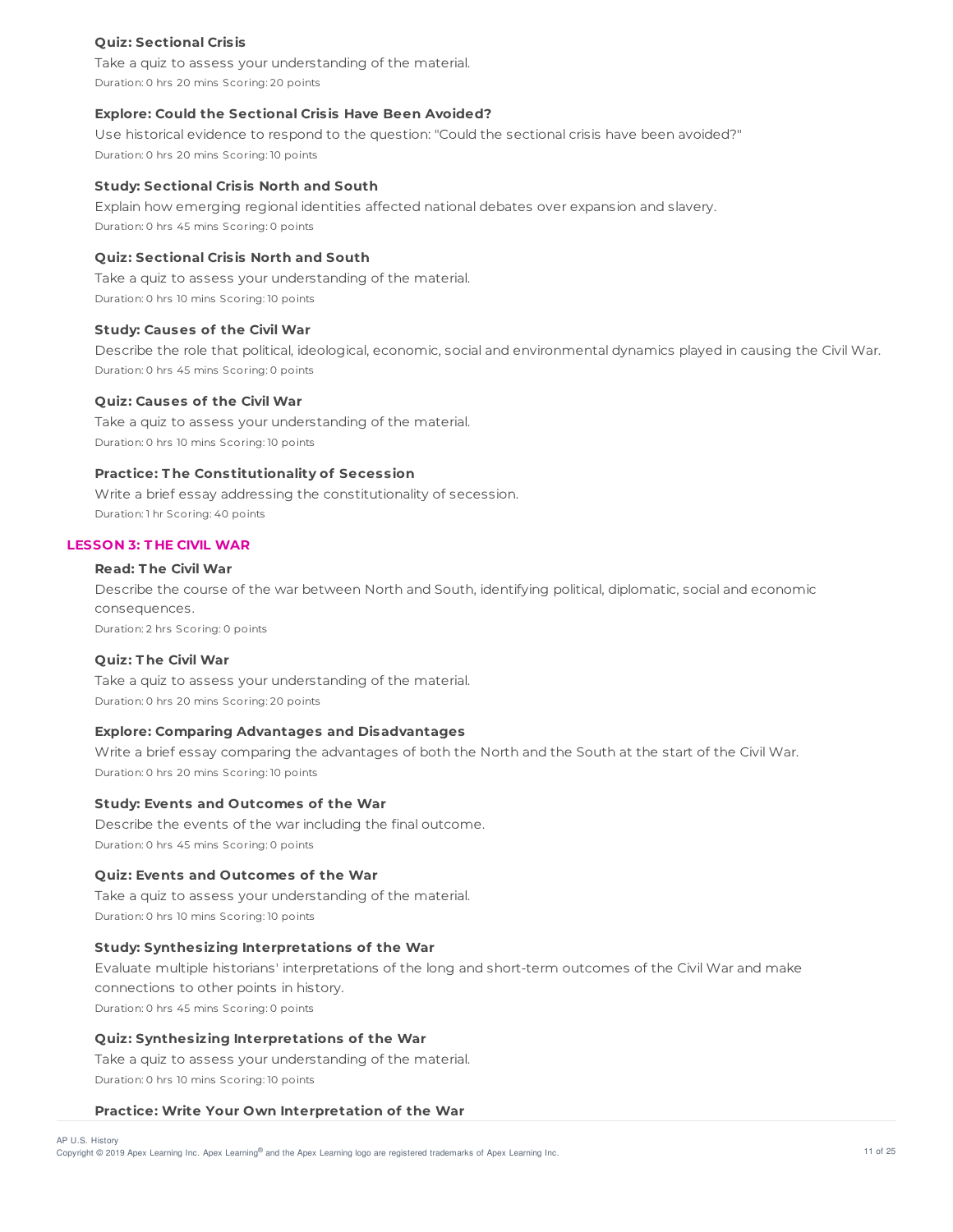Write an argumentative essay evaluating the long and short-term outcomes of the Civil War. Duration: 2 hrs Scoring: 40 points

# **LESSON 4: RECONST RUCT ION AND T HE NEW SOUT H**

# **Read: Reconstruction and the New South**

Identify how Reconstruction affected conceptions of national and regional identity. Duration: 2 hrs Scoring: 0 points

## **Quiz: Reconstruction and the New South**

Take a quiz to assess your understanding of the material. Duration: 0 hrs 20 mins Scoring: 20 points

# **Journal: Lincoln's Plans for Reconstruction**

Write a journal response that hypothesizes how Lincoln's plans for Reconstruction might have played out. Duration: 0 hrs 20 mins Scoring: 10 points

# **Study: Competing Models for Reconstruction**

Examine how political debates on competing models for Reconstruction played out and summarize regional reactions to national policy changes. Duration: 0 hrs 45 mins Scoring: 0 points

# **Quiz: Competing Models for Reconstruction**

Take a quiz to assess your understanding of the material. Duration: 0 hrs 10 mins Scoring: 10 points

# **Study: Evaluating Reconstruction**

Evaluate the political, legal, and historical impact of Reconstruction. Duration: 0 hrs 45 mins Scoring: 0 points

# **Quiz: Evaluating Reconstruction**

Take a quiz to assess your understanding of the material. Duration: 0 hrs 10 mins Scoring: 10 points

# **Discuss: Who Achieved T heir Reconstruction Goals?**

Write a short response evaluating which side achieved its goals between 1850 and 1877. Duration: 0 hrs 40 mins Scoring: 20 points

# **LESSON 5: WRAP-UP: EXPANSION, WAR, AND RECONST RUCT ION: 1844 – 1877**

# **Review: Expansion, War, and Reconstruction: 1844 – 1877**

Prepare for the unit test by reviewing key concepts and skills. Duration: 1 hr Scoring: 0 points

#### **T est (CS): Expansion, War, and Reconstruction: 1844 – 1877**

Take a computer-scored test to assess what you have learned in this unit. Duration: 0 hrs 50 mins Scoring: 40 points

# **T est (T S): Expansion, War, and Reconstruction: 1844 – 1877**

Take a teacher-scored test to assess what you have learned in this unit. Duration: 1 hr Scoring: 40 points

# **UNIT 5: SEMESTER WRAP-UP**

# **LESSON 1: SEMEST ER WRAP-UP**

# **Review: Semester 1 Review**

Prepare for the semester exam by reviewing key concepts covered in this semester. Duration: 1 hr Scoring: 0 points

## **Exam: Semester 1 Exam**

Take a computer-scored exam to demonstrate your mastery of concepts and skills covered in this semester.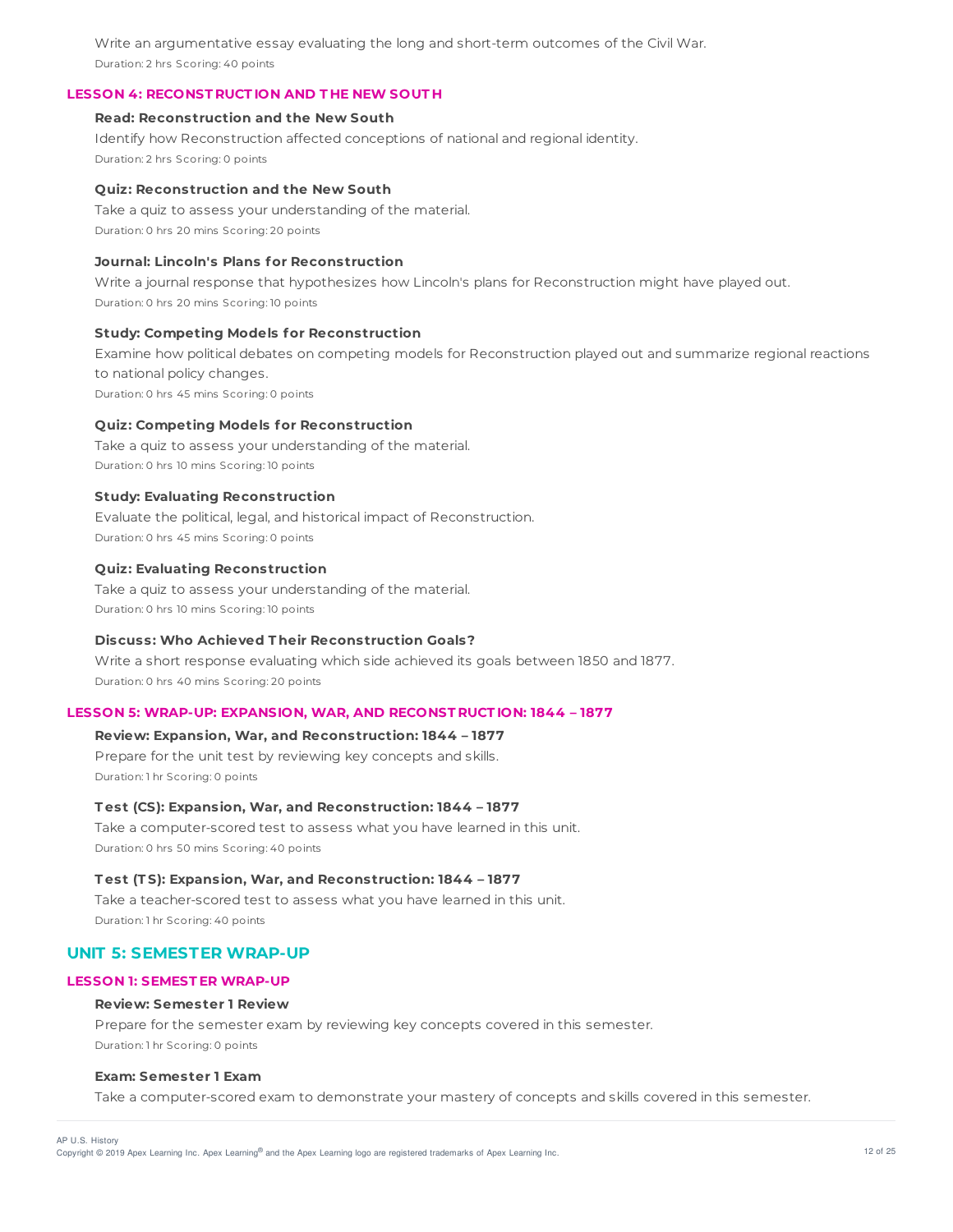#### **Final Exam: Semester 1 Final Exam**

Take a teacher-scored exam to demonstrate your mastery of concepts and skills covered in this semester. Duration: 2 hrs 20 mins Scoring: 80 points

# **UNIT 6: INDUSTRIALIZATION AND CULTURE CHANGE: 1865 – 1900**

# **LESSON 1: CONQUERING A CONT INENT**

# **Read: Conquering a Continent**

Summarize the building of the transcontinental railroad and describe how it affected migration, regional growth, ethnic identities, the economy, the environment, and American Indians. Duration: 2 hrs Scoring: 0 points

## **Quiz: Conquering a Continent**

Take a quiz to assess your understanding of the material. Duration: 0 hrs 20 mins Scoring: 20 points

#### **Journal: Life on the Plains**

Read a narrative on life of a settler on the plains, and write a brief journal entry on how it would be for you to adapt to this way of life.

Duration: 0 hrs 20 mins Scoring: 10 points

## **Study: Frontiers and Development in the New West**

Explore how westward migration shifted American identity, changed the American economy, and altered the very environment of North America.

Duration: 0 hrs 45 mins Scoring: 0 points

# **Quiz: Frontiers and Development in the New West**

Take a quiz to assess your understanding of the material. Duration: 0 hrs 10 mins Scoring: 10 points

#### **Study: Impact of Migration and Expansion**

Analyze and evaluate the effectiveness of strategies developed by the government, reformers, and American Indians themselves in shaping the role of American Indians in American society. Duration: 0 hrs 45 mins Scoring: 0 points

# **Quiz: Impact of Migration and Expansion**

Take a quiz to assess your understanding of the material. Duration: 0 hrs 10 mins Scoring: 10 points

#### **Discuss: Expansion versus Preservation**

Discuss why policies concerning the use of natural resources and the environment have changed since the late 19th century. Duration: 0 hrs 40 mins Scoring: 20 points

# **LESSON 2: INDUST RIAL AMERICA**

# **Read: Industrial America**

Describe what led to industrial growth after the Civil War, explaining how changes in transportation and technology, the integration of the U.S. economy into the global economy influenced U.S. society. Duration: 2 hrs Scoring: 0 points

#### **Quiz: Industrial America**

Take a quiz to assess your understanding of the material. Duration: 0 hrs 20 mins Scoring: 20 points

# **Journal: Captains of Industry or Robber Barons?**

Research a major industrialist of the Gilded Age and evaluate them as a captain of industry or a robber baron. Duration: 0 hrs 20 mins Scoring: 10 points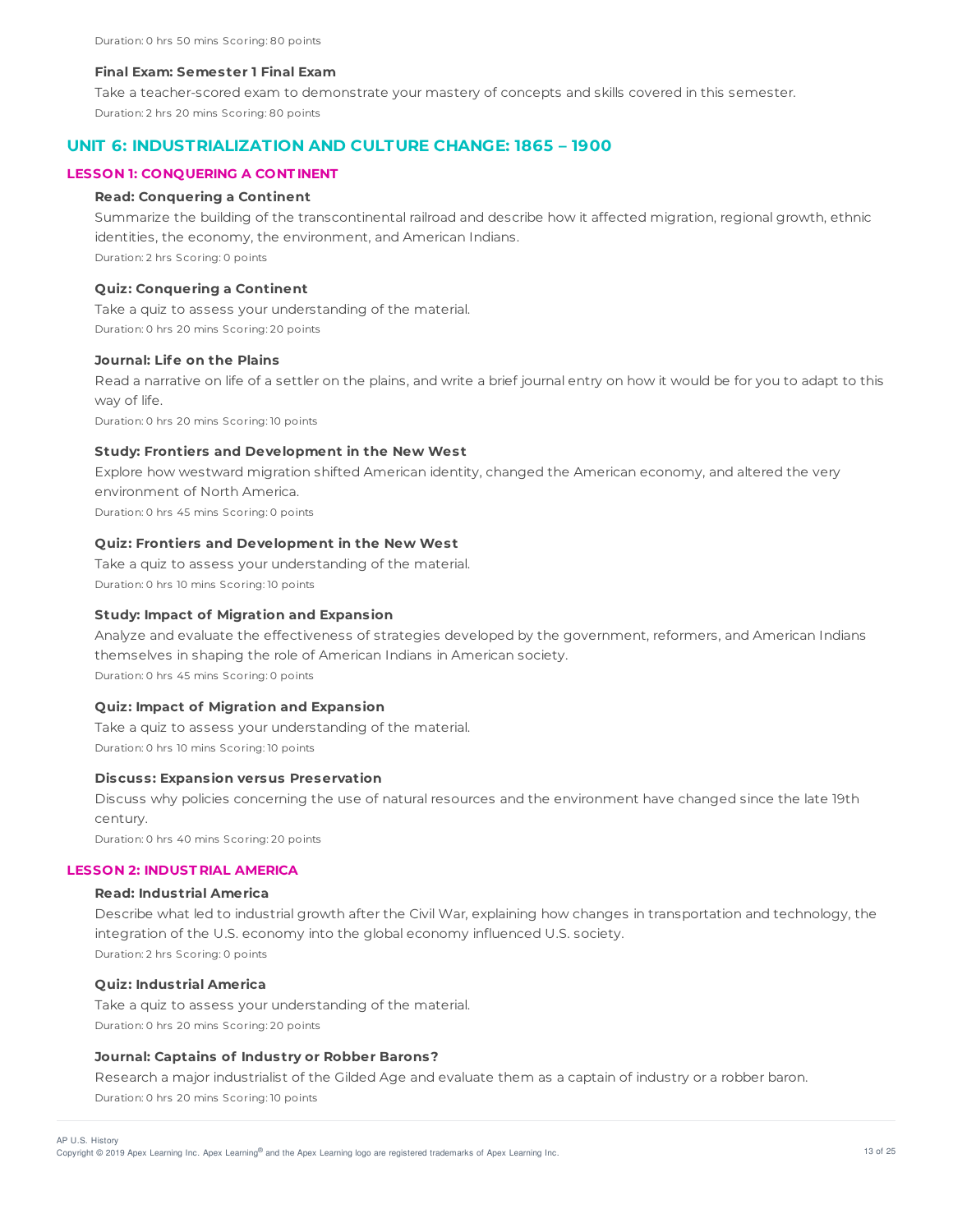# **Study: Industrialization, Unions, and Consumer Culture**

Explain how changes in transportation and technology, the integration of the U.S. economy into the world economy, labor, and migration systems, influenced U.S. society. Duration: 0 hrs 45 mins Scoring: 0 points

#### **Quiz: Industrialization, Unions, and Consumer Culture**

Take a quiz to assess your understanding of the material. Duration: 0 hrs 10 mins Scoring: 10 points

# **Study: Analyzing Immigration Demographics**

Analyze primary source documents, historical chronology, images, charts, and statistics, to explain urban immigration patterns in the 19th century. Duration: 0 hrs 45 mins Scoring: 0 points

# **Quiz: Analyzing Immigration Demographics**

Take a quiz to assess your understanding of the material. Duration: 0 hrs 10 mins Scoring: 10 points

#### **Practice: An Industrial Worker's Story**

Write a historical fiction account of an immigrant's experience coming to a major industrial city in the Gilded Age. Duration: 2 hrs Scoring: 80 points

# **LESSON 3: AMERICAN CULT URE IN T HE GILDED AGE**

# **Read: American Culture in the Gilded Age**

Read how cultural values and artistic expression changed in the United States in response to the Civil War and postwar industrialization.

Duration: 2 hrs Scoring: 0 points

# **Quiz: American Culture in the Gilded Age**

Take a quiz to assess your understanding of the material. Duration: 0 hrs 20 mins Scoring: 20 points

#### **Explore: Creative Expression in the Gilded Age**

Compare how cultural values and artistic expression changed in the U.S. in response to the Civil War and postwar industrialization.

Duration: 0 hrs 20 mins Scoring: 10 points

# **Study: Changing Culture in the Gilded Age**

Summarize how cultural values and artistic expression changed in the U.S. and how culture and the arts influenced movements for social and political change. Duration: 0 hrs 45 mins Scoring: 0 points

# **Quiz: Changing Culture in the Gilded Age**

Take a quiz to assess your understanding of the material. Duration: 0 hrs 10 mins Scoring: 10 points

#### **Study: Interpreting the Impacts of Industrialization**

Analyze diverse historical interpretations to determine the impact of industrialization on popular beliefs about progress and the national destiny of the U.S. in the 19th century.

Duration: 0 hrs 45 mins Scoring: 0 points

# **Quiz: Interpreting the Impacts of Industrialization**

Take a quiz to assess your understanding of the material. Duration: 0 hrs 10 mins Scoring: 10 points

#### **Practice: Artists of the Gilded Age**

Research and write a report on an artist from the Gilded Age, explaining influences and impact on the era. Duration: 2 hrs Scoring: 80 points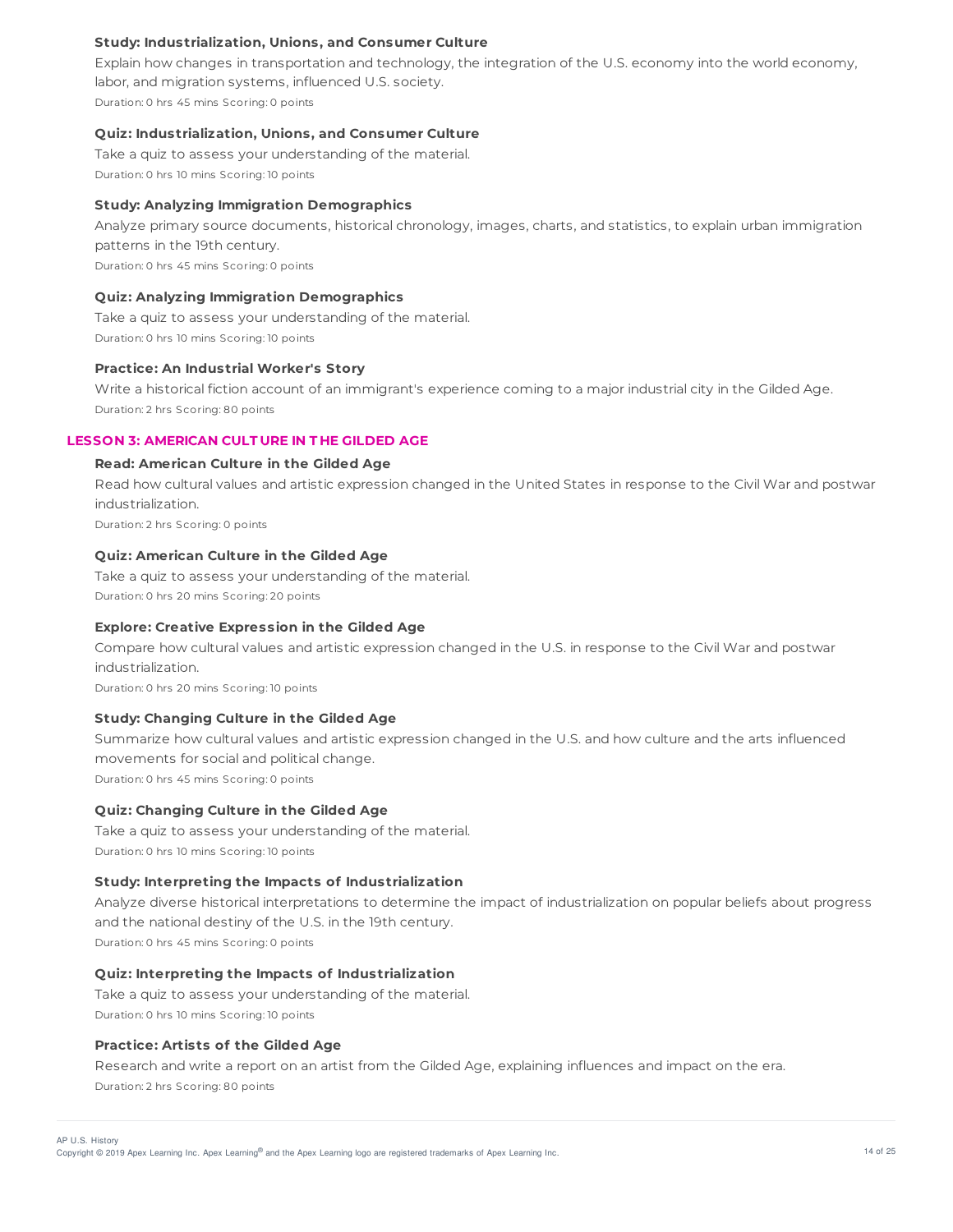## **LESSON 4: URBANIZAT ION**

#### **Read: Urbanization**

Describe the causes and effects of urbanization in the 19th century and how migration lead to conflicts between different racial and ethnic groups. Duration: 2 hrs Scoring: 0 points

#### **Quiz: Urbanization**

Take a quiz to assess your understanding of the material. Duration: 0 hrs 20 mins Scoring: 20 points

# **Journal: America's Industrial Cities**

Explain some of the causes and effects of major internal migration patterns in the rise of industrial cities post 1865. Duration: 0 hrs 20 mins Scoring: 10 points

# **Study: T he Rise of Cities**

Analyze how urban machines and growing corporate power influence and reflect the changing structure of large cities, and how urban social, economic and political issues arose during this period. Duration: 0 hrs 45 mins Scoring: 0 points

# **Quiz: T he Rise of Cities**

Take a quiz to assess your understanding of the material. Duration: 0 hrs 10 mins Scoring: 10 points

## **Study: Urban Reform in Historical Context**

Explain reform efforts to solve the social and economic challenges of large cities and the political machines of the late 19th century.

Duration: 0 hrs 45 mins Scoring: 0 points

### **Quiz: Urban Reform in Historical Context**

Take a quiz to assess your understanding of the material. Duration: 0 hrs 10 mins Scoring: 10 points

#### **Practice: T homas Nast versus T ammany Hall**

Analyze Thomas Nast's political cartoons in relation to Tammany Hall. Duration: 1 hr Scoring: 40 points

# **LESSON 5: POLIT ICS OF T HE GILDED AGE**

# **Read: Politics of the Gilded Age**

Summarize party platforms and changing government structures and policies regarding market economy, natural resources, corporate power for 1880-1910. Duration: 2 hrs Scoring: 0 points

#### **Quiz: Politics of the Gilded Age**

Take a quiz to assess your understanding of the material. Duration: 0 hrs 20 mins Scoring: 20 points

#### **Discuss: Democrat, Populist, or Republican?**

Discuss and contrast opposing political group's platforms for addressing the problems of the Gilded Age. Duration: 0 hrs 20 mins Scoring: 10 points

#### **Study: Reform Visions: 1880 – 1896**

Examine the strategies that different political and reform groups developed to address the problems of the Gilded Age. Duration: 0 hrs 45 mins Scoring: 0 points

#### **Quiz: Reform Visions: 1880 – 1896**

Take a quiz to assess your understanding of the material. Duration: 0 hrs 10 mins Scoring: 10 points

#### **Study: Evaluating Reform in the New South**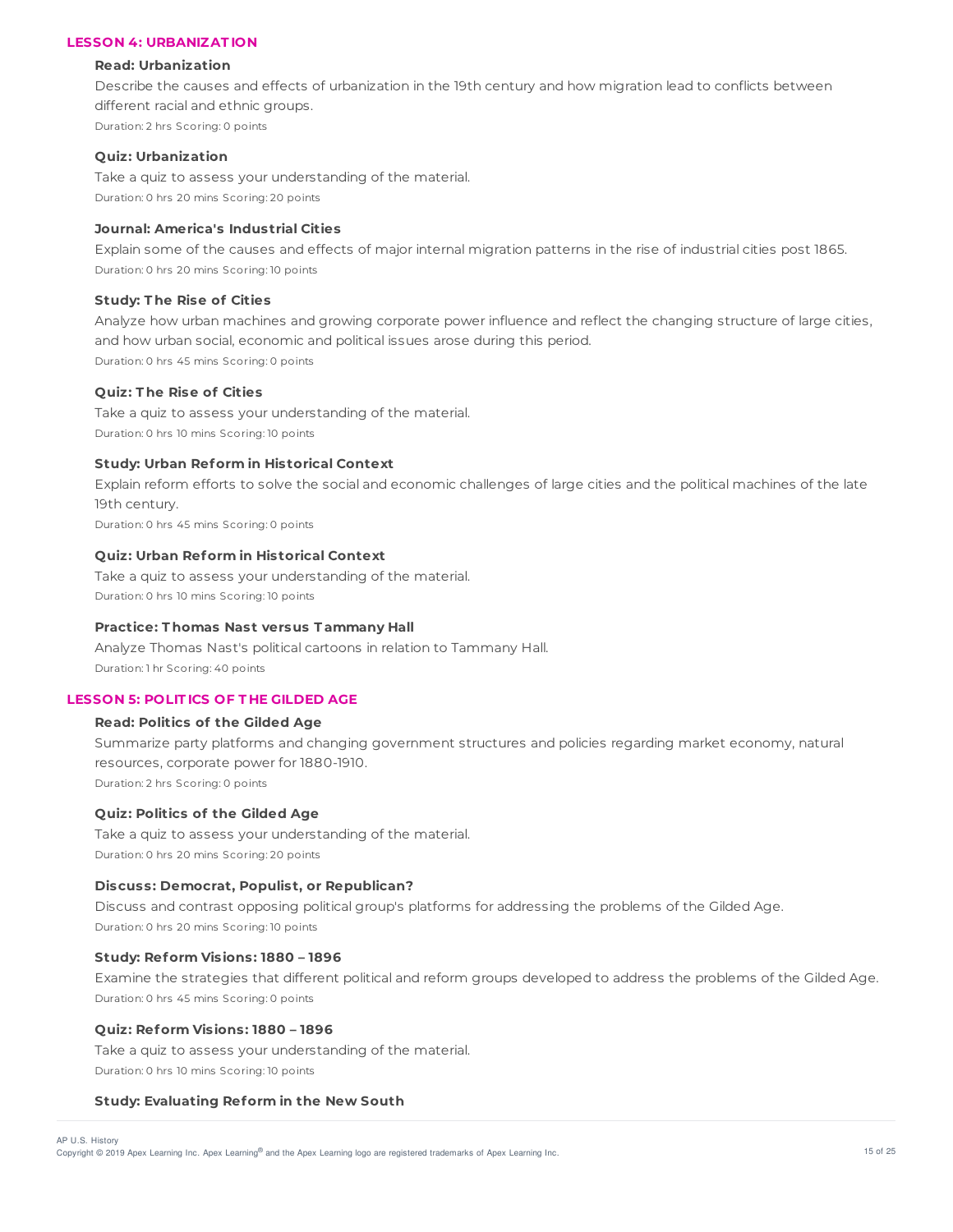Evaluate diverse late 19th-century ideas for reforming the nation, particularly the South. Duration: 0 hrs 45 mins Scoring: 0 points

# **Quiz: Evaluating Reform in the New South**

Take a quiz to assess your understanding of the material. Duration: 0 hrs 10 mins Scoring: 10 points

#### **Practice: T he Imperial Presidency**

Analyze sources documenting the rise of an imperial presidency between 1880 and 1917. Duration: 2 hrs Scoring: 80 points

## **LESSON 6: WRAP-UP: INDUST RIALIZAT ION AND CULT URE CHANGE: 1865 – 1900**

# **Review: Industrialization and Culture Change: 1865 – 1900**

Prepare for the unit test by reviewing key concepts and skills. Duration: 1 hr Scoring: 0 points

# **T est (CS): Industrialization and Culture Change: 1865 – 1900**

Take a computer-scored test to assess what you have learned in this unit. Duration: 0 hrs 50 mins Scoring: 40 points

#### **T est (T S): Industrialization and Culture Change: 1865 – 1900**

Take a teacher-scored test to assess what you have learned in this unit. Duration: 1 hr Scoring: 40 points

# **UNIT 7: DOMESTIC AND GLOBAL CHALLENGES: 1890 – 1945**

# **LESSON 1: PROGRESSIVISM**

# **Read: Progressivism**

Describe how Progressives argued for and promoted federal laws to regulate the economy, to make social reforms and to protect the environment during this era. Summarize the economic, social, and cultural transformations of the Progressive era. Identify the ways that Progressives changed the role of government in the nation's political, social, economic, and environmental affairs.

Duration: 2 hrs Scoring: 0 points

#### **Quiz: Progressivism**

Take a quiz to assess your understanding of the material. Duration: 0 hrs 20 mins Scoring: 20 points

#### **Journal: Roosevelt's Progressive Vision for America**

Discuss the idea of history as biography in response to a brief biography of Teddy Roosevelt. Duration: 0 hrs 20 mins Scoring: 10 points

#### **Study: American Progressivism**

Explain the origins of Progressivism and how the movement tried to change the U.S. economic system. Describe how Progressives argued for and promoted federal laws to regulate the economy, to make social reforms and to protect the environment during this era.

Duration: 0 hrs 45 mins Scoring: 0 points

# **Quiz: American Progressivism**

Take a quiz to assess your understanding of the material. Duration: 0 hrs 10 mins Scoring: 10 points

# **Study: Causes and Effects of Progressive Reform**

Analyze how changes in class identity and gender roles have related to economic, social, and cultural transformations of the Progressive era. Explain the causes, inspirations and strategies that lead Progressives to change the role of government in the nation's political, social, economic, and environmental affairs. Evaluate the impact of Progressivism on U.S. society, and compare and contrast the success of Progressives to that of the Populists. Duration: 0 hrs 45 mins Scoring: 0 points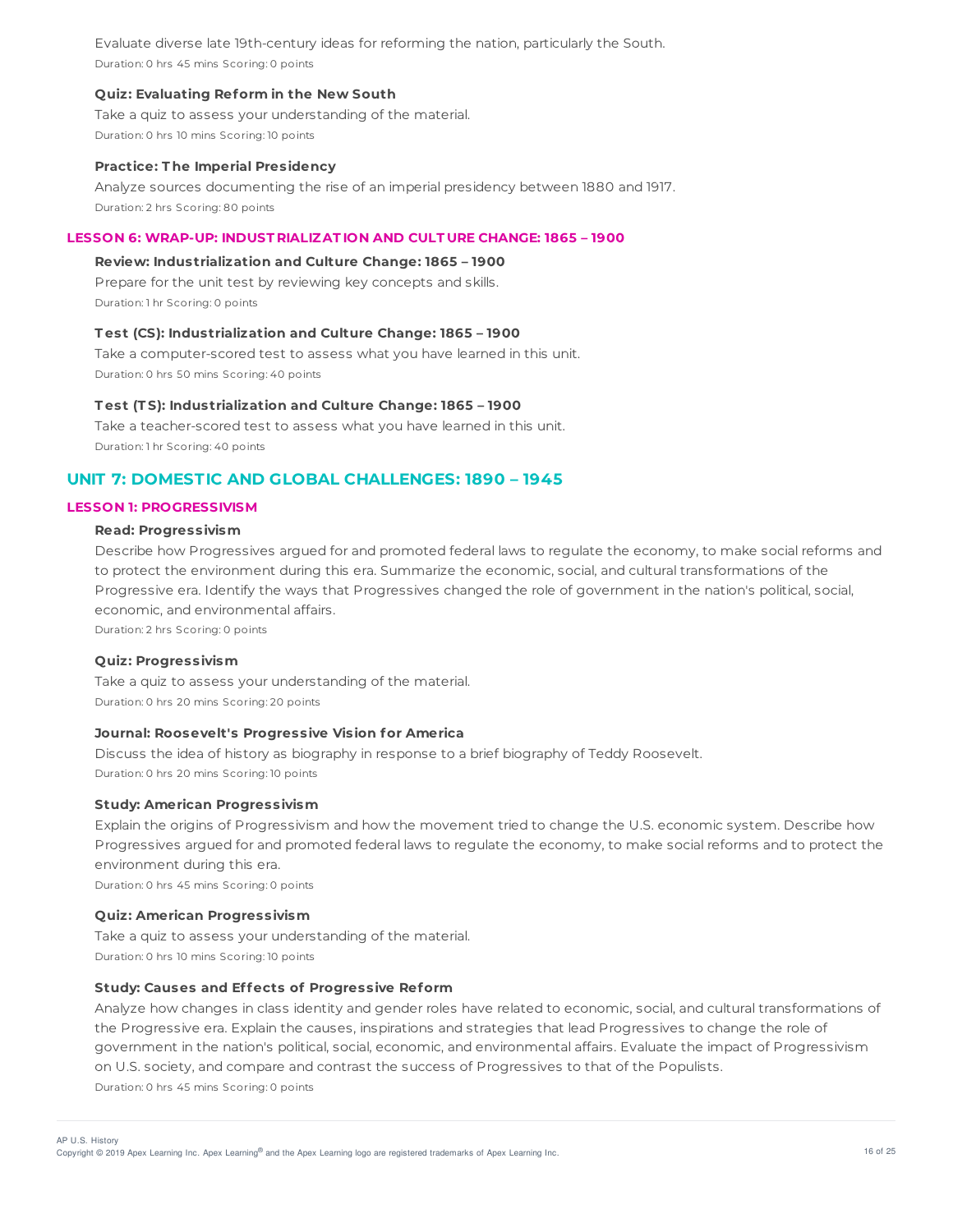# **Quiz: Causes and Effects of Progressive Reform**

Take a quiz to assess your understanding of the material. Duration: 0 hrs 10 mins Scoring: 10 points

# **Practice: Women's Rights Movements: Keys to Success**

Evaluate documents to determine what factors lead to the success of the women's suffrage movement. Write an essay analyzing the causes for success in the women's suffrage movement. Duration: 1 hr Scoring: 40 points

# **LESSON 2: T HE UNIT ED ST AT ES BECOMES A WORLD POWER**

# **Read: T he United States Becomes a World Power**

1) Describe the changes in U.S. foreign policy, from expansionism to isolationism, over a 20 year period. 2) Summarize debates on American democratic ideals and the causes and effects of U.S. involvement in the War of 1898 during this period. 3) Identify and describe public debates and the causes and outcomes of conflict in the Philippines and elsewhere, and explain how these events affected the U.S.'s perceived role in the world. Duration: 2 hrs Scoring: 0 points

**Quiz: T he United States Becomes a World Power**

Take a quiz to assess your understanding of the material. Duration: 0 hrs 20 mins Scoring: 20 points

# **Journal: How Did Americans Justify Imperialism?**

Analyze how debates over political values and the extension of American ideals abroad contributed to ideological clashes during the early 20th century. Duration: 0 hrs 20 mins Scoring: 10 points

# **Study: Emerging American Imperialism**

Explain to what degree imperialism was a conflict over limited resources. Identify both sides of the debate on whether American interventionism upheld or was in conflict with its democratic ideals. Describe the factors that account for the shift from expansionism to isolationism over a 20 year period.

Duration: 0 hrs 45 mins Scoring: 0 points

# **Quiz: Emerging American Imperialism**

Take a quiz to assess your understanding of the material. Duration: 0 hrs 10 mins Scoring: 10 points

# **Study: Evaluating Evidence, Comparing Causes**

Evaluate the policy goals of U.S. involvement in the War of 1898. Analyze the factors that led to the U.S entering the War of 1898. Examine how U.S. involvement in the Philippines and elsewhere affected the U.S.'s perceived role in the world.

Duration: 0 hrs 45 mins Scoring: 0 points

# **Quiz: Evaluating Evidence, Comparing Causes**

Take a quiz to assess your understanding of the material. Duration: 0 hrs 10 mins Scoring: 10 points

# **Practice: Debating the Global Role of the United States**

Analyze the evolving nature of domestic debates over U.S. Involvement for international conflicts during this period. Duration: 2 hrs Scoring: 80 points

# **LESSON 3: WORLD WAR I**

# **Read: World War I**

Describe the events, debates and decisions that led to the shift in American foreign policy from Imperialism to Isolationism between 1898 and 1919. Summarize the ways in which the U.S. did or did not live up to its democratic ideals during this era. Identify and describe World War I peace negotiations, including Wilson's 14 Points, the League of Nations, and the Treaty Versailles. Identify how the war affected U.S. society, describing the ways that World War I had changed the American home front.

Duration: 2 hrs Scoring: 0 points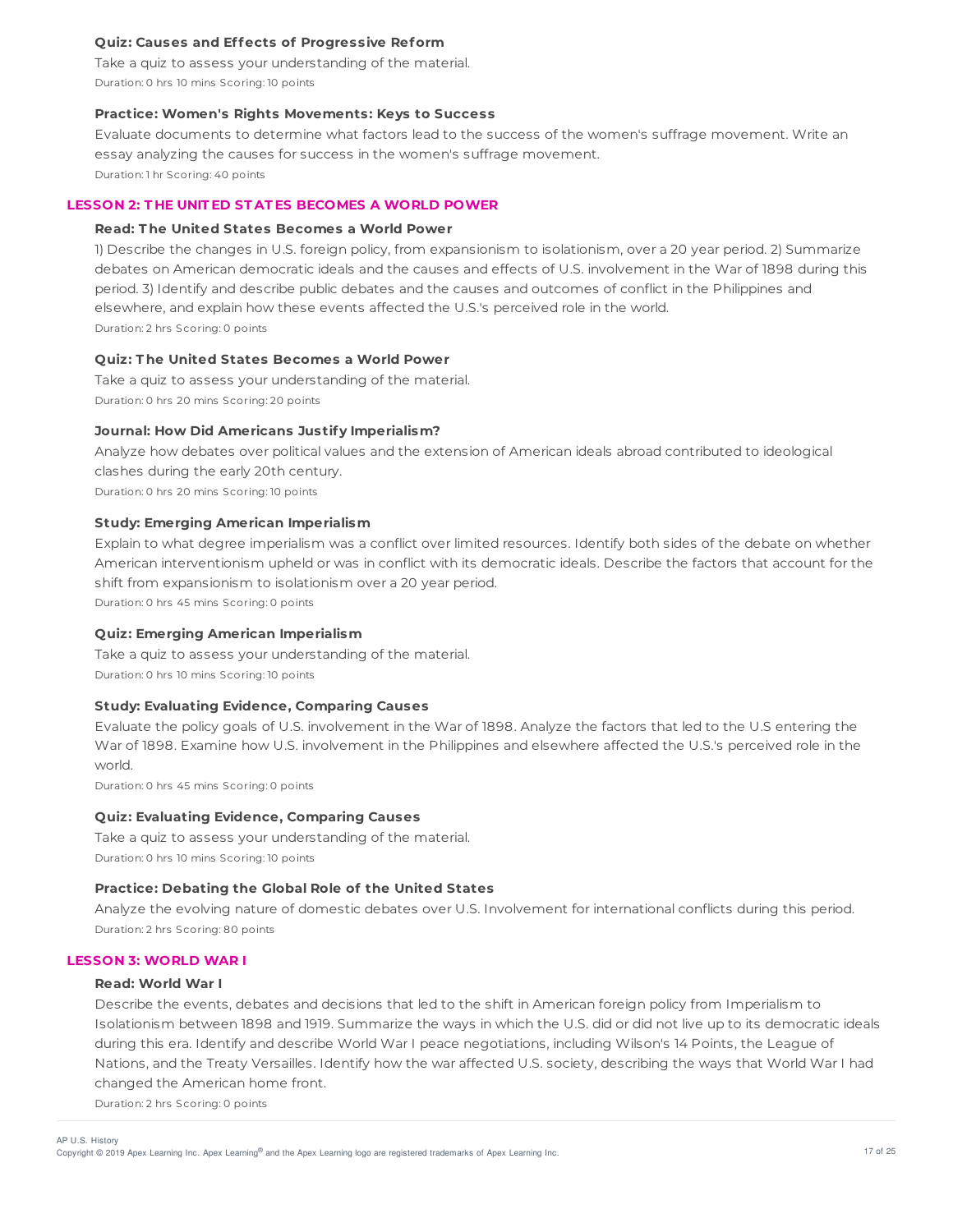# **Quiz: World War I**

Take a quiz to assess your understanding of the material. Duration: 0 hrs 20 mins Scoring: 20 points

# **Explore: Periodization: 1917 – 1920**

Compare multiple events that occurred during the year 1917, explaining why it should be considered a turning point in U.S. History. Duration: 0 hrs 20 mins Scoring: 10 points

**Study: World War I: From Imperialism to Isolationism**

Describe the course of events and the debates and decisions which followed, to explain the shift in American foreign policy from Imperialism to Isolationism between 1898 and 1919. Analyze events before, during and after World War I to determine the extent to which the U.S. lived up to its democratic ideals during this era. Duration: 0 hrs 45 mins Scoring: 0 points

# **Quiz: World War I: From Imperialism to Isolationism**

Take a quiz to assess your understanding of the material. Duration: 0 hrs 10 mins Scoring: 10 points

#### **Study: Using Evidence: Negotiating Peace**

Analyze the peace negotiations at the conclusion of World War I, including Woodrow Wilson's Fourteen Points, the League of Nations and the Treaty of Versailles, to explain the shift in American foreign policy and to account for how the war had changed the American home front.

Duration: 0 hrs 45 mins Scoring: 0 points

#### **Quiz: Using Evidence: Negotiating Peace**

Take a quiz to assess your understanding of the material. Duration: 0 hrs 10 mins Scoring: 10 points

# **Practice: World War I and Civil Liberties**

Write a brief essay comparing historical documents and other evidence to explain the reasons that American foreign policy shifted between 1898 and 1919.

Duration: 2 hrs Scoring: 80 points

#### **LESSON 4: T HE 1920S**

# **Read: T he 1920s**

Describe the themes and transformations of U.S. society in the 1920s. Identify the major economic, cultural and demographic changes that swept through the U.S. during this period. Summarize the cultural values of the 1920s. Duration: 2 hrs Scoring: 0 points

# **Quiz: T he 1920s**

Take a quiz to assess your understanding of the material. Duration: 0 hrs 20 mins Scoring: 20 points

#### **Explore: T he "Roaring '20s"**

Discuss how the dual forces of modernity and normalcy caused social and cultural change during the 1920s. Write a brief analysis that identifies continuities or changes occurring in the 1920s that favor the push for modernity or the return to normalcy. Make an argument for which title – "A Push for Modernity" or "A Return to Normalcy" – would be most appropriate for the era.

Duration: 0 hrs 20 mins Scoring: 10 points

#### **Study: Migration, T ransformation, and Culture in the 1920s**

Analyze the Great Migration, economic changes, and the cultural contributions of the 1920s. Explain the causes and effects of cultural conflict, and how internal migration affected urban life, cultural developments and labor issues in the 1920s.

Duration: 0 hrs 45 mins Scoring: 0 points

# **Quiz: Migration, T ransformation, and Culture in the 1920s**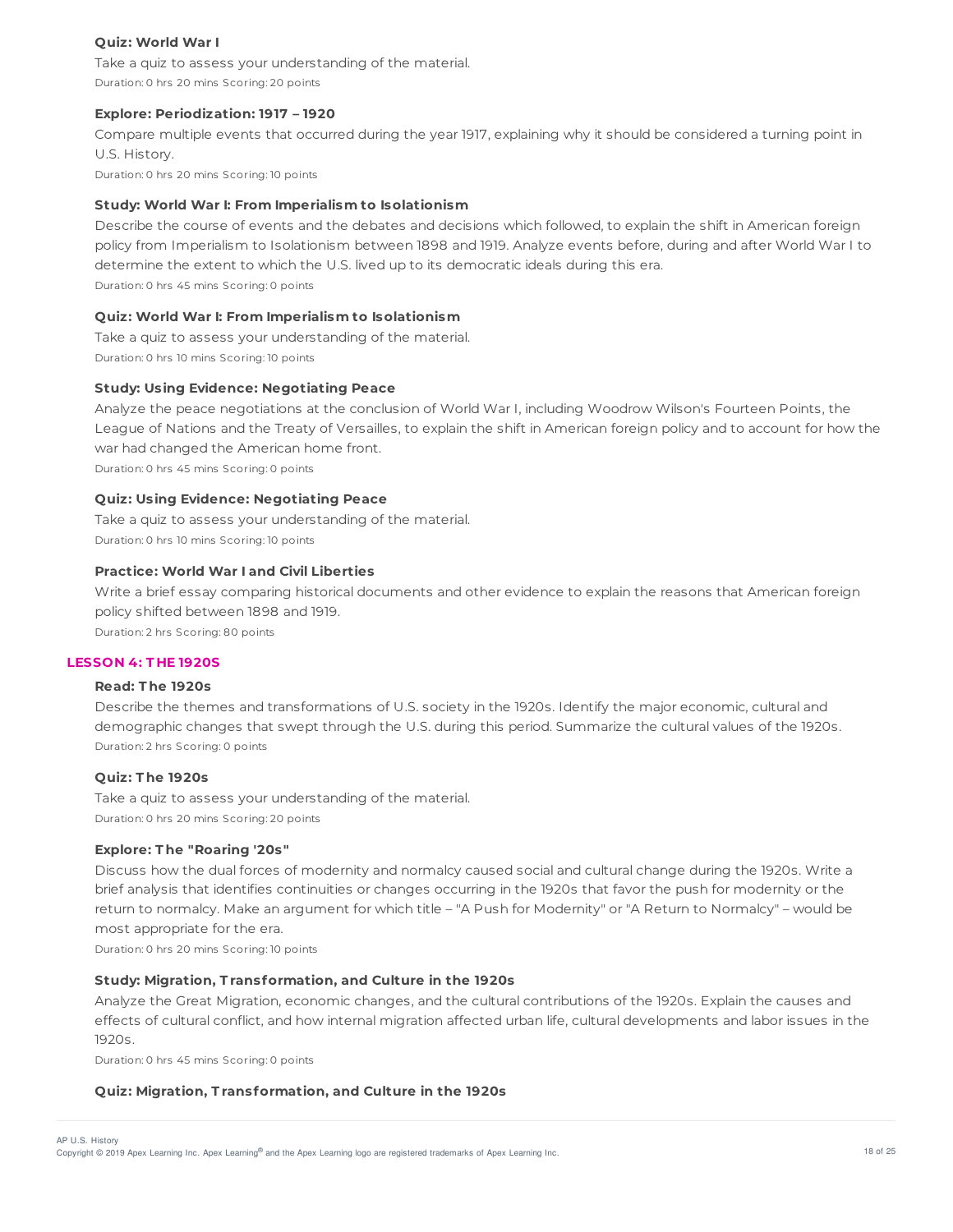Take a quiz to assess your understanding of the material. Duration: 0 hrs 10 mins Scoring: 10 points

# **Study: Reconstructing the 1920s**

Examine how historians review and reconstruct historical interpretations of the 1920's. Analyze informal historical topics from the 1920's.

Duration: 0 hrs 45 mins Scoring: 0 points

## **Quiz: Reconstructing the 1920s**

Take a quiz to assess your understanding of the material. Duration: 0 hrs 10 mins Scoring: 10 points

# **Discuss: Evaluating the 1920s: Modernity or Normalcy?**

Make an argument for an original title ("re-brand") for the 1920s that reflects the major themes of the period - such as "The Roaring 20's" Support your argument with historical evidence related to social, political, economic, racial, gender and/or popular culture themes.

Duration: 0 hrs 20 mins Scoring: 20 points

# **LESSON 5: T HE GREAT DEPRESSION AND T HE NEW DEAL**

# **Read: T he Great Depression and the New Deal**

Describe how the Great Depression changed the U.S. economy, society, politics, and culture and influenced public debates about U.S. national identity in the 20th century. Summarize liberal and conservative critiques of the New Deal and how FDR was pressured to change his economic and social policies. Identify what caused political alignments to change during the 1930s and 1940s.

Duration: 2 hrs Scoring: 0 points

# **Quiz: T he Great Depression and the New Deal**

Take a quiz to assess your understanding of the material. Duration: 0 hrs 20 mins Scoring: 20 points

# **Journal: T he Crash of 1929**

Describe the major causes leading to the Great Depression. Duration: 0 hrs 20 mins Scoring: 10 points

# **Study: T he Great Depression**

Examine historical documents and evidence showing the devastation and impact of the Great Depression on America. Analyze the causes and effects of major internal migration patterns within the U.S at that time. Describe the conflicts that resulted from the external and internal migrations of different racial and ethnic identity groups during that time. Explain how the integration of the U.S. economy into world markets influenced U.S. society during the Great Depression.

Duration: 0 hrs 45 mins Scoring: 0 points

#### **Quiz: T he Great Depression**

Take a quiz to assess your understanding of the material. Duration: 0 hrs 10 mins Scoring: 10 points

# **Study: Evaluating the New Deal**

Analyze the effectiveness of New Deal programs in solving the problems of the Great Depression. After examining the evidence, make an argument for what role the federal government should play in the lives of Americans. Duration: 0 hrs 45 mins Scoring: 0 points

## **Quiz: Evaluating the New Deal**

Take a quiz to assess your understanding of the material. Duration: 0 hrs 10 mins Scoring: 10 points

# **Practice: Comparing Reform: Progressives versus the New Deal**

Write a free-response essay analyzing the effectiveness of the New Deal in addressing the problems of the Great Depression. Explain how New Deal policies changed the role of the federal government. Duration: 1 hr Scoring: 40 points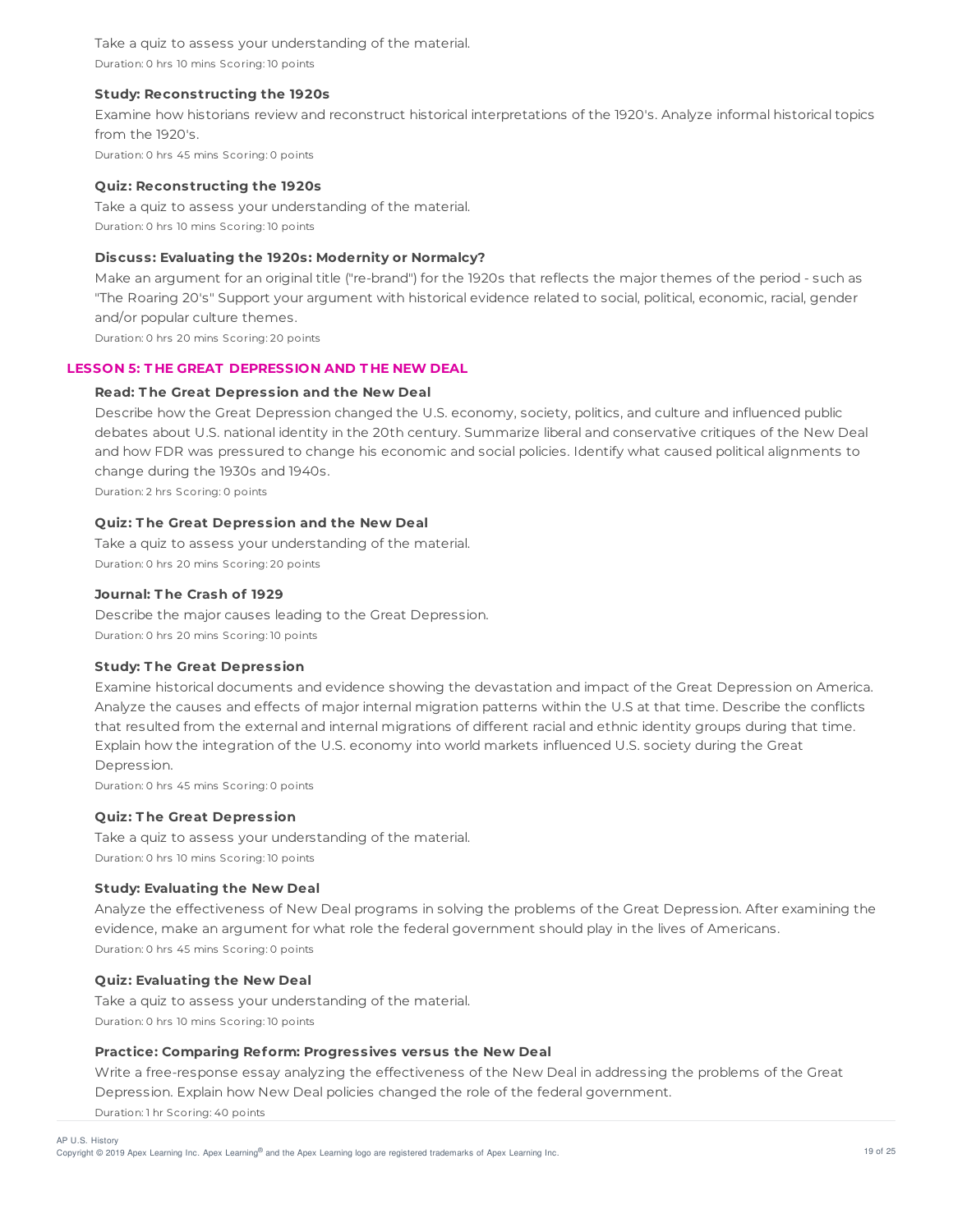# **LESSON 6: WORLD WAR II**

#### **Read: World War II**

Describe how US entry into WW II related to debates on America's role in the wider world. Identify the aims of U.S. policy in joining the Allies during World War II. Summarize the debates that arose over civil liberties during World War II. Describe the domestic social changes and the changes in the U.S.'s global role and identity after the Allied victory in World War II.

Duration: 2 hrs Scoring: 0 points

# **Quiz: World War II**

Take a quiz to assess your understanding of the material. Duration: 0 hrs 20 mins Scoring: 20 points

# **Journal: T he United States Enters World War II**

Explain when U.S. involvement in World War II became inevitable. Duration: 0 hrs 20 mins Scoring: 10 points

# **Study: U.S. Aims and Consequences of World War II**

Outline the debates and decisions that led to the U.S.'s entry into WW II. Identify the aims of U.S. policy in joining the Allies in World War II. Analyze the debates that arose over civil liberties during World War II. Duration: 0 hrs 45 mins Scoring: 0 points

# **Quiz: U.S. Aims and Consequences of World War II**

Take a quiz to assess your understanding of the material. Duration: 0 hrs 10 mins Scoring: 10 points

# **Study: World War II on the Home Front**

Examine the political, economic, and military factors that led to the Allied victory in World War II. Analyze and explain the causes of domestic social changes in the U.S. because of its involvement in World War II. Describe how the U.S.'s role in the world changed as a consequence of World War II.

Duration: 0 hrs 45 mins Scoring: 0 points

#### **Quiz: World War II on the Home Front**

Take a quiz to assess your understanding of the material. Duration: 0 hrs 10 mins Scoring: 10 points

# **Practice: Comparing Civil Liberties**

Compare the changing restrictions on civil liberties in the U.S. between World War I and World War II. Duration: 1 hr Scoring: 40 points

# **LESSON 7: WRAP-UP: DOMEST IC AND GLOBAL CHALLENGES: 1890 – 1945**

# **Review: Domestic and Global Challenges: 1890 – 1945**

Prepare for the unit test by reviewing key concepts and skills. Duration: 1 hr Scoring: 0 points

#### **T est (CS): Domestic and Global Challenges: 1890 – 1945**

Take a computer-scored test to assess what you have learned in this unit. Duration: 0 hrs 50 mins Scoring: 40 points

## **T est (T S): Domestic and Global Challenges: 1890 – 1945**

Take a teacher-scored test to assess what you have learned in this unit. Duration: 1 hr Scoring: 40 points

# **UNIT 8: AMERICA IN THE AGE OF LIBERALISM: 1945 – 1980**

# **LESSON 1: COLD WAR AMERICA**

#### **Read: Cold War America**

Identify what accounts for the changing view of the Cold War between 1949 and 1979. Duration: 2 hrs Scoring: 0 points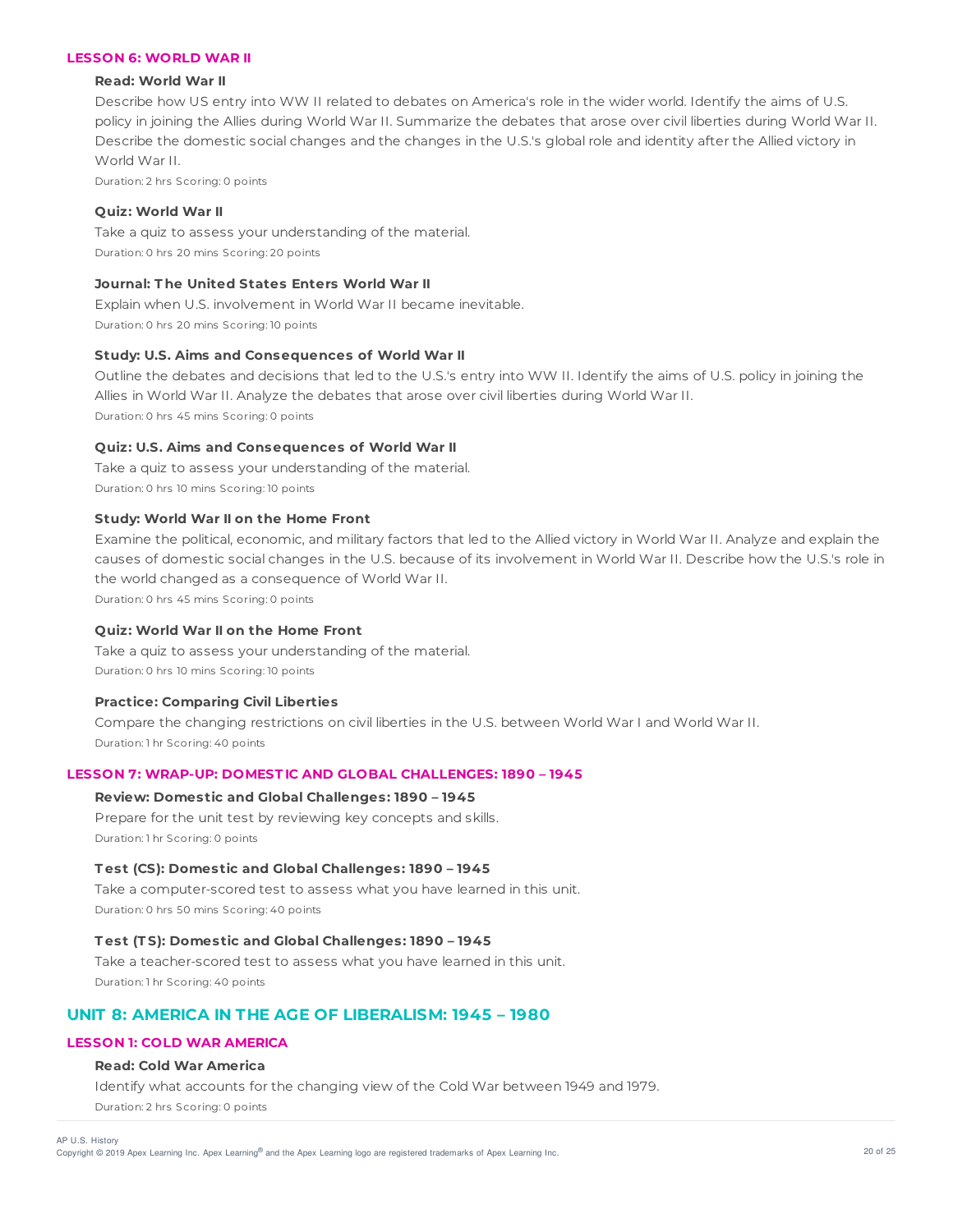# **Quiz: Cold War America**

Take a quiz to assess your understanding of the material. Duration: 0 hrs 20 mins Scoring: 20 points

# **Journal: T he T ruman and Eisenhower Doctrines**

Compare speeches by Truman and Eisenhower to analyze America's risks and responsibilities as a "super power" during the Cold War era.

Duration: 0 hrs 20 mins Scoring: 10 points

# **Study: U.S. Cold War Foreign Policy**

Examine which factors led to the Cold War and describe U.S. policy goals and their outcomes. Duration: 0 hrs 45 mins Scoring: 0 points

## **Quiz: U.S. Cold War Foreign Policy**

Take a quiz to assess your understanding of the material. Duration: 0 hrs 10 mins Scoring: 10 points

# **Study: Analyzing Containment**

Evaluate the impact of the U.S.'s policy of containment through a comparative analysis of the Korean and Vietnam Wars.

Duration: 0 hrs 45 mins Scoring: 0 points

#### **Quiz: Analyzing Containment**

Take a quiz to assess your understanding of the material. Duration: 0 hrs 10 mins Scoring: 10 points

# **Discuss: Civil Liberties and the Red Scare**

Discuss how fears and political efforts to stop the spread of communism threatened civil liberties and brought into question the very political values that U.S. national identity was founded on. Duration: 0 hrs 40 mins Scoring: 20 points

## **LESSON 2: T RIUMPH OF T HE MIDDLE CLASS**

#### **Read: T riumph of the Middle Class**

Summarize the causes and effects of economic growth and demographic change after World War II and what economic and cultural factors led to the culture of the Middle Class. Duration: 2 hrs Scoring: 0 points

# **Quiz: T riumph of the Middle Class**

Take a quiz to assess your understanding of the material. Duration: 0 hrs 20 mins Scoring: 20 points

#### **Explore: U.S. History and Rock 'n' Roll**

Research an early rock 'n' roll star and analyze their significance in portraying the shifting cultural values of postwar America.

Duration: 0 hrs 20 mins Scoring: 10 points

# **Study: Cultural Change and the Values of the Middle Class**

Explain the ways that U.S. Cold War policy affected economic growth and domestic social and cultural changes. Duration: 0 hrs 45 mins Scoring: 0 points

# **Quiz: Cultural Change and the Values of the Middle Class**

Take a quiz to assess your understanding of the material. Duration: 0 hrs 10 mins Scoring: 10 points

# **Study: Causes of Change in Postwar America**

Identify the multiple causes and effects of U.S. economic growth and prosperity in the wake of World War II. Duration: 0 hrs 45 mins Scoring: 0 points

#### **Quiz: Causes of Change in Postwar America**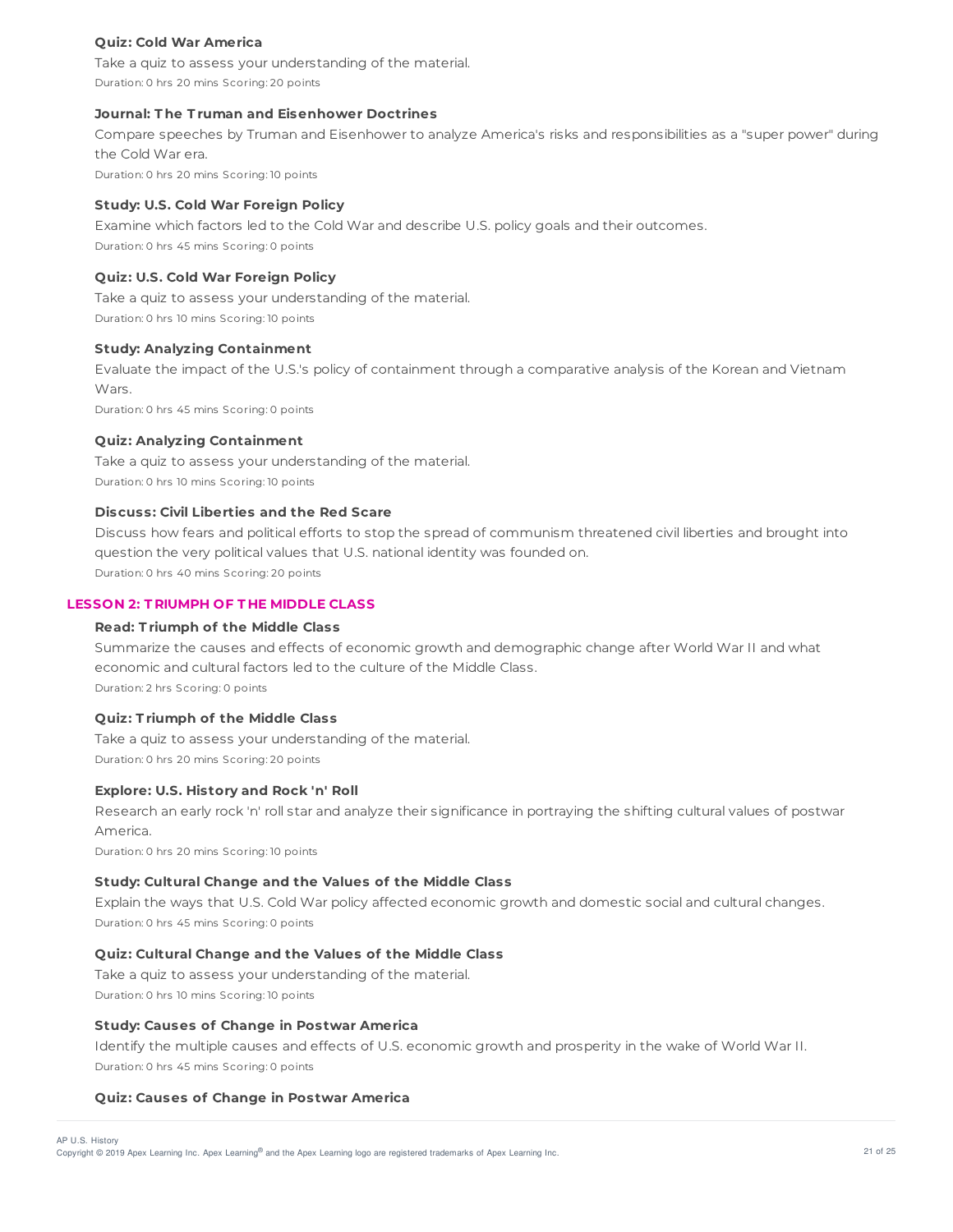Take a quiz to assess your understanding of the material. Duration: 0 hrs 10 mins Scoring: 10 points

# **Practice: Middle-Class Values in the 1950s**

Examine and discuss middle-class values and the critiques of the homogeneous culture emerging in America through a document analysis of photographs, cartoons, and film clips. Duration: 1 hr Scoring: 40 points

# **LESSON 3: T HE CIVIL RIGHT S MOVEMENT**

#### **Read: T he Civil Rights Movement**

Describe the origin and evolution of the civil rights movement and identify the how the movement changed American politics and U.S. society. Duration: 2 hrs Scoring: 0 points

#### **Quiz: T he Civil Rights Movement**

Take a quiz to assess your understanding of the material. Duration: 0 hrs 20 mins Scoring: 20 points

#### **Discuss: Evaluating A Picture in T ime**

Discuss a historical image to identify the significance of the event depicted. Duration: 0 hrs 20 mins Scoring: 10 points

#### **Study: Origins and Progress of Civil Rights**

Explain how the goals, strategies and support of the movement for African American civil rights changed over time. Duration: 0 hrs 45 mins Scoring: 0 points

#### **Quiz: Origins and Progress of Civil Rights**

Take a quiz to assess your understanding of the material. Duration: 0 hrs 10 mins Scoring: 10 points

# **Study: Evaluating the Civil Rights Movement**

Analyze and evaluate the legislative successes and social impact of the civil rights movement. Duration: 0 hrs 45 mins Scoring: 0 points

# **Quiz: Evaluating the Civil Rights Movement**

Take a quiz to assess your understanding of the material. Duration: 0 hrs 10 mins Scoring: 10 points

# **Practice: Documents f rom the Civil Rights Movement**

Analyze historical documents to evaluate how the goals, strategies and support of the civil rights movement changed over time. Duration: 1 hr Scoring: 40 points

# **LESSON 4: T HE 1960S**

## **Read: T he 1960s**

Summarize the goals and accomplishments of the Kennedy administration and Lyndon B Johnson's Great Society. Duration: 2 hrs Scoring: 0 points

#### **Quiz: T he 1960s**

Take a quiz to assess your understanding of the material. Duration: 0 hrs 20 mins Scoring: 20 points

# **Explore: Exploring John F. Kennedy's Inaugural Address**

Identify the major foreign and domestic policies implemented during the Kennedy Administration. Duration: 0 hrs 20 mins Scoring: 10 points

#### **Study: 1960s Liberalism**

Explain how and why government programs changed the role of the federal government in the nation's social, economic, and environmental affairs.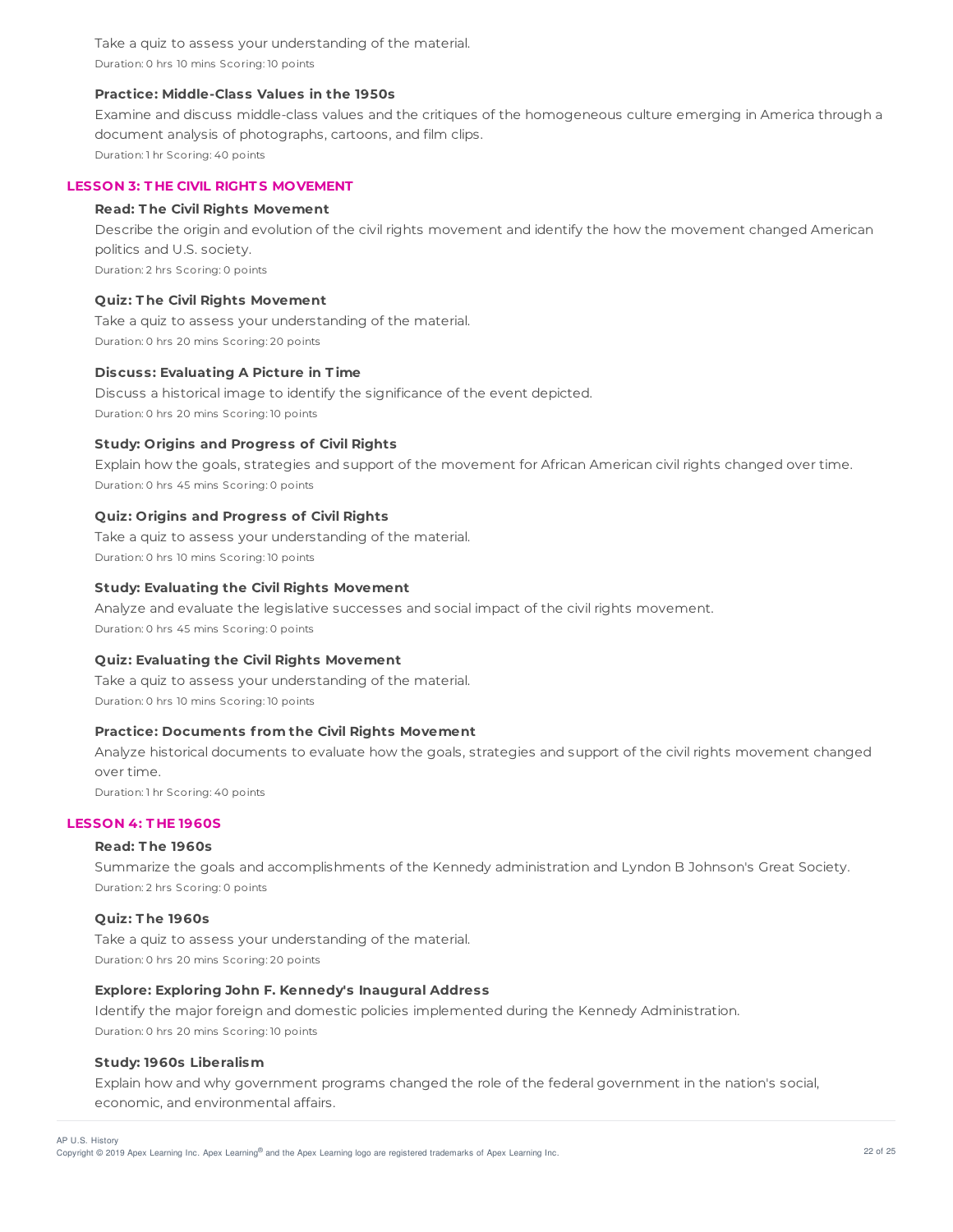#### **Quiz: 1960s Liberalism**

Take a quiz to assess your understanding of the material. Duration: 0 hrs 10 mins Scoring: 10 points

## **Study: Causes and Consequences of the Vietnam War**

Explain the specific issues that led up to the Vietnam War, and how the anti-war movement led to changes to U.S. foreign policy goals.

Duration: 0 hrs 45 mins Scoring: 0 points

# **Quiz: Causes and Consequences of the Vietnam War**

Take a quiz to assess your understanding of the material. Duration: 0 hrs 10 mins Scoring: 10 points

#### **Discuss: Comparing 20th-Century Liberalism**

Discuss the three eras of American Liberalism in the 20th Century, evaluating the goals and accomplishments of each period.

Duration: 0 hrs 40 mins Scoring: 20 points

# **LESSON 5: T HE CONSERVAT IVE-LIBERAL DIVIDE**

# **Read: T he Conservative-Liberal Divide**

Describe the political, social, economic, and environmental issues and events of the 1970s. Duration: 2 hrs Scoring: 0 points

#### **Quiz: T he Conservative-Liberal Divide**

Take a quiz to assess your understanding of the material. Duration: 0 hrs 20 mins Scoring: 20 points

# **Journal: T he End of an Era**

Examine key events from the 1960s and 1970s and identify the year that you feel best marks the symbolic transition point when the culture and mind-set of America shifted from the '60s to the '70s. Duration: 0 hrs 20 mins Scoring: 10 points

#### **Study: T he 1970s: A Decade of Limits**

Explain how the U.S. struggled with limited resources throughout the 1970s, including limits to energy, prosperity, rights, and presidential and global power. Duration: 0 hrs 45 mins Scoring: 0 points

# **Quiz: T he 1970s: A Decade of Limits**

Take a quiz to assess your understanding of the material. Duration: 0 hrs 10 mins Scoring: 10 points

#### **Study: Sources of the Conservative-Liberal Divide**

Analyze historical evidence to describe the growing conservative-liberal divide of the 1970s. Duration: 0 hrs 45 mins Scoring: 0 points

# **Quiz: Sources of the Conservative-Liberal Divide**

Take a quiz to assess your understanding of the material. Duration: 0 hrs 10 mins Scoring: 10 points

# **Practice: Environmental Issues f rom the 1970s**

Explain how specific environmental issues or the environmental movement in general shaped politics and U.S. society in the 1970's.

Duration: 1 hr Scoring: 40 points

#### **LESSON 6: WRAP-UP: AMERICA IN T HE AGE OF LIBERALISM: 1945 – 1980**

#### **Review: America in the Age of Liberalism: 1945 – 1980**

Prepare for the unit test by reviewing key concepts and skills.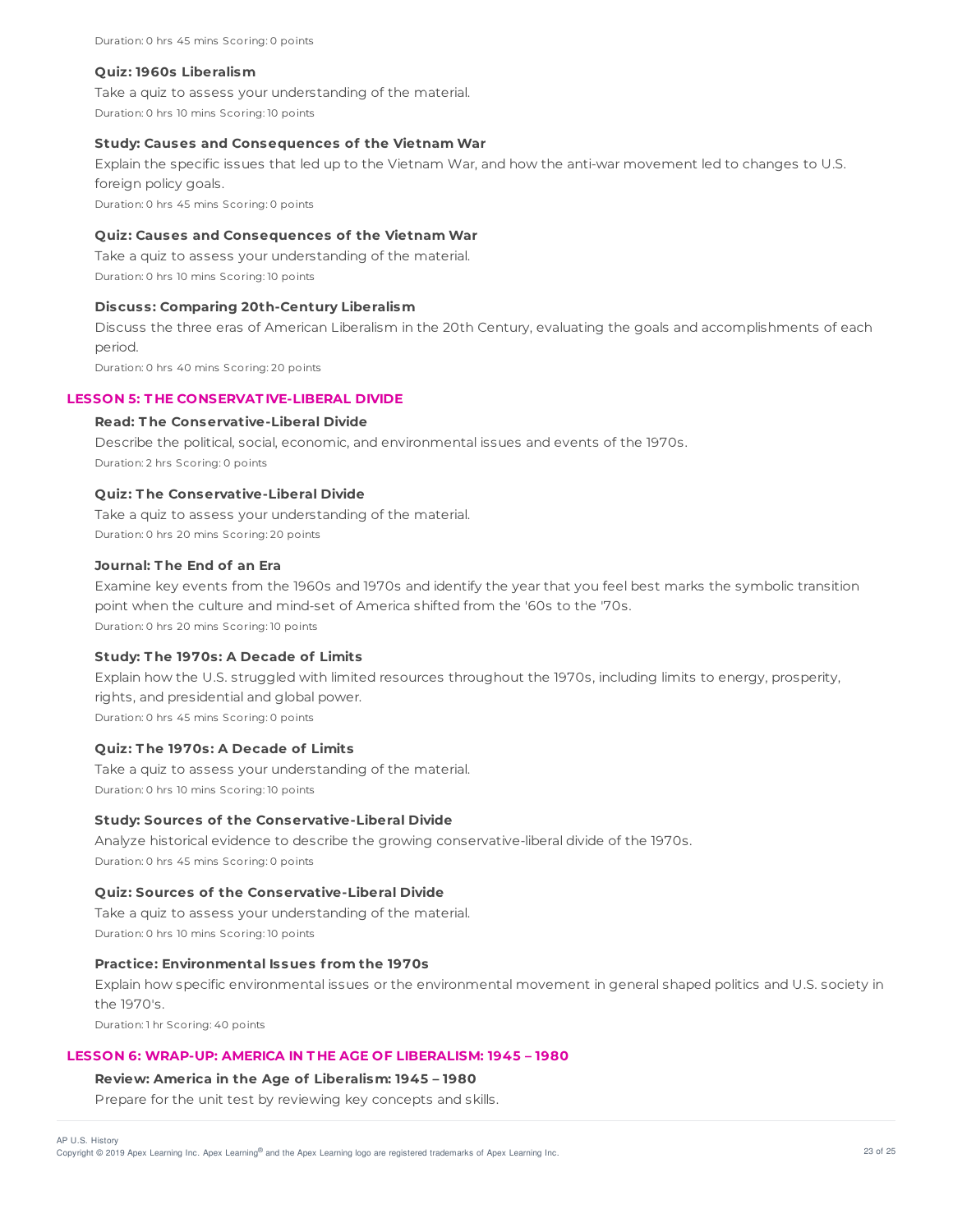Duration: 1 hr Scoring: 0 points

#### **T est (CS): America in the Age of Liberalism: 1945 – 1980**

Take a computer-scored test to assess what you have learned in this unit. Duration: 0 hrs 50 mins Scoring: 40 points

## **T est (T S): America in the Age of Liberalism: 1945 – 1980**

Take a teacher-scored test to assess what you have learned in this unit. Duration: 1 hr Scoring: 40 points

# **UNIT 9: GLOBAL CAPITALISM AND REDEFINING THE NATION: 1980 – PRESENT**

## **LESSON 1: T HE NEW CONSERVAT ISM**

# **Read: T he New Conservatism**

Describe the economic, foreign, social and environmental policies of American presidents Ronald Reagan, George H. W. Bush, and Bill Clinton. Duration: 2 hrs Scoring: 0 points

#### **Quiz: T he New Conservatism**

Take a quiz to assess your understanding of the material. Duration: 0 hrs 20 mins Scoring: 20 points

#### **Discuss: Carter's Legacy**

Evaluate President Carter's legacy by assessing what was his downfall– foreign policy or economic policy. Duration: 0 hrs 20 mins Scoring: 10 points

#### **Study: T he Reagan Years**

Analyze how the modern conservative movement changed the federal government's role in the nation's political, social, economic, and environmental affairs. Duration: 0 hrs 45 mins Scoring: 0 points

#### **Quiz: T he Reagan Years**

Take a quiz to assess your understanding of the material. Duration: 0 hrs 10 mins Scoring: 10 points

# **Study: Contextualizing Reagan-Era Foreign Policy**

Analyze the foreign policy of the Reagan era within the context of changing political ideologies. Duration: 0 hrs 45 mins Scoring: 0 points

# **Quiz: Contextualizing Reagan-Era Foreign Policy**

Take a quiz to assess your understanding of the material. Duration: 0 hrs 10 mins Scoring: 10 points

## **Practice: Comparing Conservative Domestic Policies**

Compare and contrast conservative foreign and domestic policies of the 1920s, 1950s and 1980s. Duration: 2 hrs Scoring: 80 points

## **LESSON 2: A GLOBAL SOCIET Y**

## **Read: A Global Society**

Describe American foreign policy intervention in the post-Cold War era. Duration: 2 hrs Scoring: 0 points

# **Quiz: A Global Society**

Take a quiz to assess your understanding of the material. Duration: 0 hrs 20 mins Scoring: 20 points

# **Journal: Constitutionality of the Patriot Act**

Evaluate and assess the constitutionality of the Patriot Act. Duration: 0 hrs 20 mins Scoring: 10 points